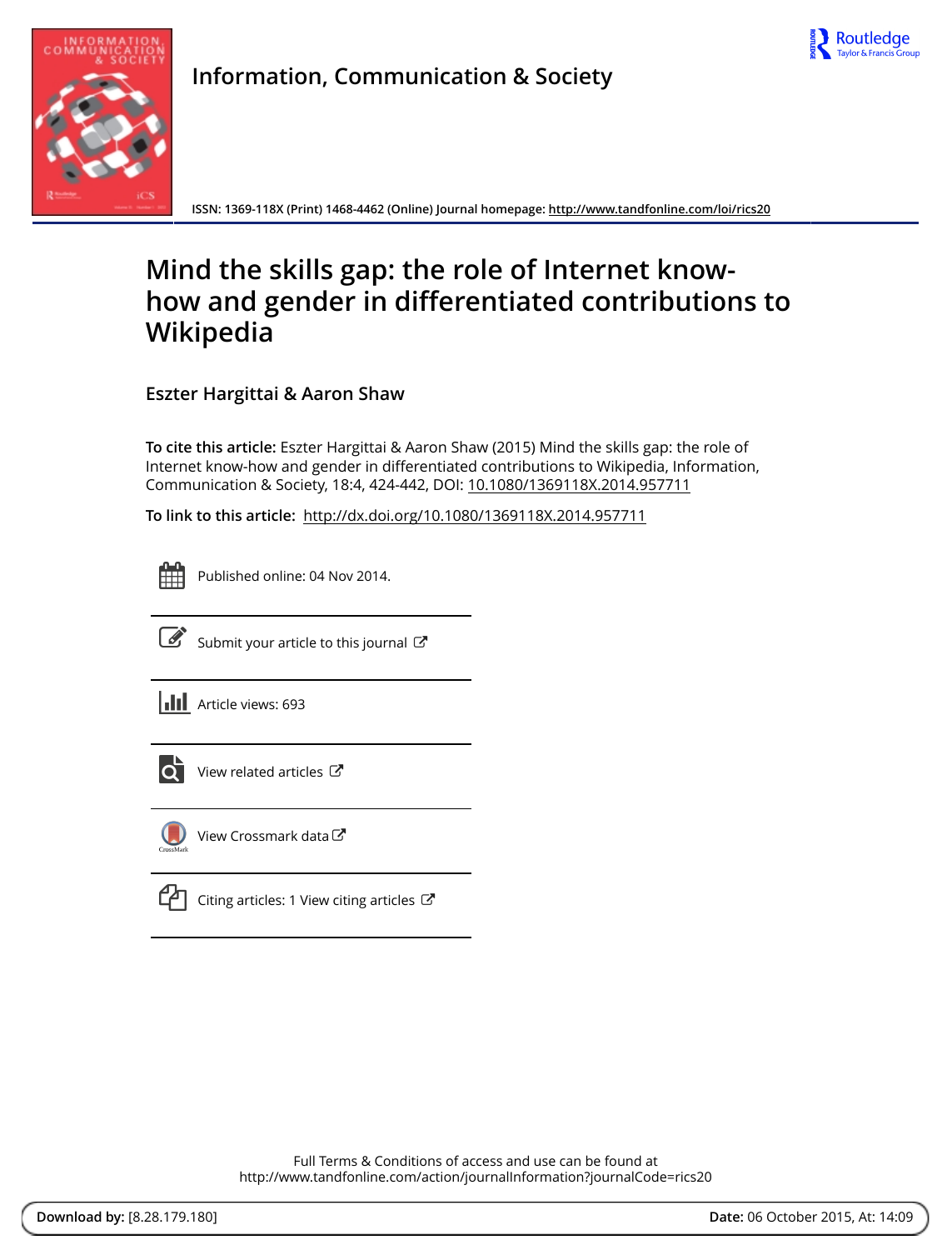# Mind the skills gap: the role of Internet know-how and gender in differentiated contributions to Wikipedia

Eszter Hargittai\* and Aaron Shaw

Communication Studies, Northwestern University, Evanston, IL 60208, USA

(Received 10 June 2014; accepted 20 August 2014)

Despite the egalitarian rhetoric surrounding online cultural production, profound gender inequalities remain in who contributes to one of the most visited Web sites worldwide, Wikipedia. In analyzing this persistent disparity, previous research has focused on aspects of current contributors and the existing Wikipedia community. We draw on unique panel survey data of young adults with information about both Wikipedia contributors and noncontributors. We examine the role of people's background attributes and Internet skills in participation on the site. We find that the gender gap in editing is exacerbated by a similarly significant Internet skills gap. Our results show that the most likely contributors are highskilled males and that among low-skilled Internet users no gender gap in Wikipedia contributions exists. Our findings suggest that efforts to understand the gender gap must also take Internet skills into account.

Keywords: digital inequality; gender; Internet skills; participation; peer production; Wikipedia

# Introduction

The growth of online communities and social media has inspired enthusiasm about new opportunities for people to express themselves and participate in the production of freely available cultural goods (Benkler, [2006](#page-17-0); Jenkins, [2006\)](#page-18-0). Indeed, millions of people worldwide have contributed their time and effort toward the creation of public resources such as Wikipedia, Free/Libre Open Source Software, social question-and-answer sites like Yahoo! Answers, Stack-Overflow, and more. Yet, research has consistently found that women are less likely to contribute to many such endeavors than men despite being online at similar rates (Zickuhr  $\&$  Smith, [2012\)](#page-19-0), with especially robust results found among Wikipedia editors (Antin, Yee, Cheshire, & Nov, [2011](#page-17-0); Benkler, [2002;](#page-17-0) Cohen, [2011](#page-17-0); Collier & Bear, [2012;](#page-17-0) Glott, Ghosh, & Schmidt, [2010;](#page-18-0) Hill & Shaw, [2013\)](#page-18-0). Given that large numbers – over 87 million unique monthly visitors in 2013 – of Internet users consult Wikipedia regularly its content reaches a vast audience (ComScore, [2013](#page-17-0)). Accordingly, gender disparities in who authors the material on the site are increasingly a matter of public concern as the content disproportionately reflects the interests and perspectives of its most active contributors who are mainly men. This 'gender gap' in contributions has persisted despite public outcry (Eckert & Steiner, [2013](#page-18-0); Filipacchi, [2013](#page-18-0); Gleick, [2013\)](#page-18-0). Campaigns by the Wikimedia Foundation (WMF) intended to encourage the retention of new female editors (Morgan, Bouterse, Walls, & Stierch, [2013\)](#page-19-0) have not resulted in vast changes.

<sup>\*</sup>Corresponding author. Email: [eszter@northwestern.edu](mailto:eszter@northwestern.edu)

<sup>© 2014</sup> Taylor & Francis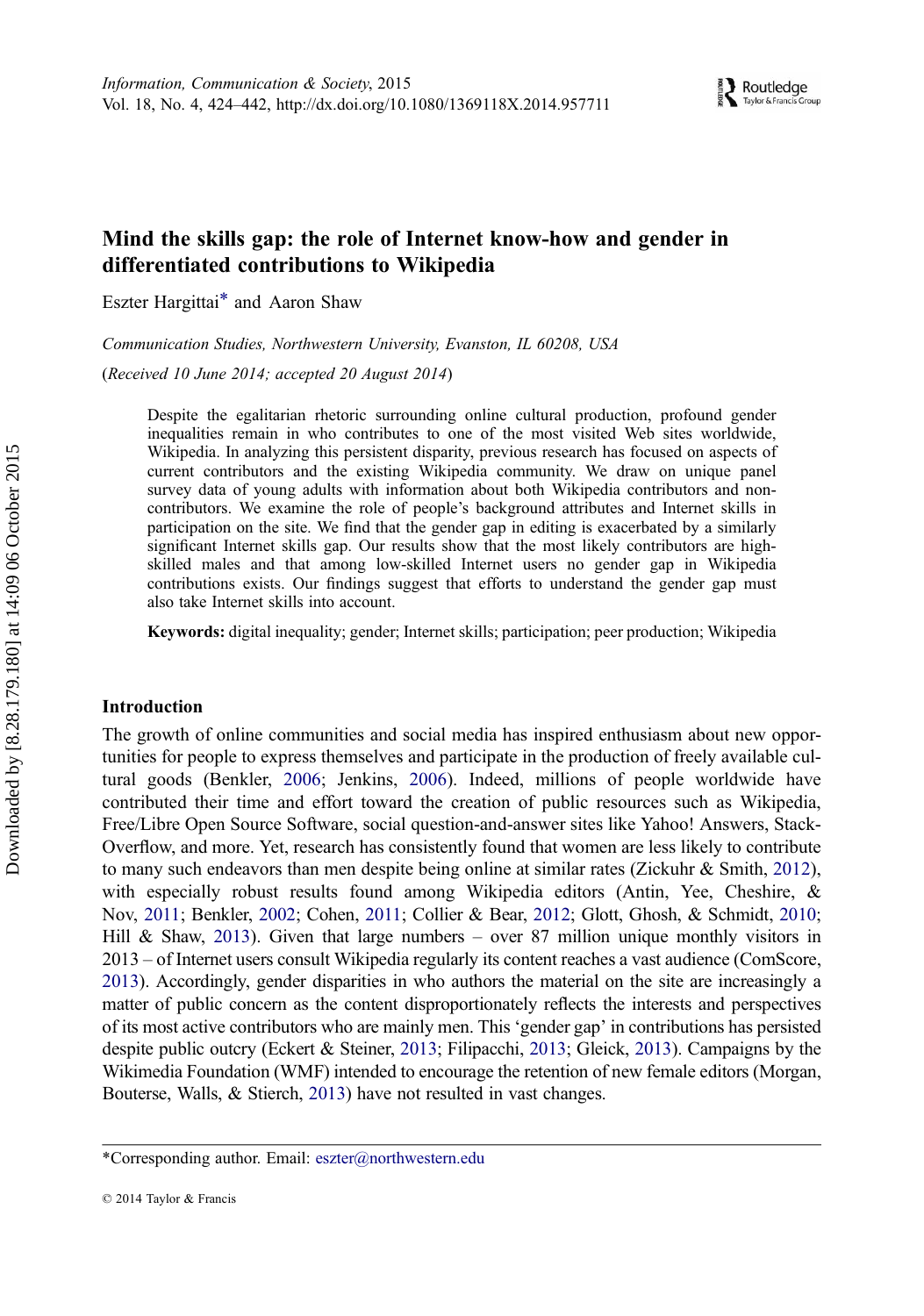The causes and mechanisms that sustain the Wikipedia gender gap – as with other forms of gender inequity in society – are likely complex. However, most previous research on the Wikipedia gender gap has looked for answers within the community of Wikipedia editors, analyzing the community culture, the dynamics of contribution, and testing design solutions intended to mitigate the problem among current participants (Antin et al., [2011](#page-17-0); Halfaker, Kittur, & Riedl, [2011](#page-18-0); Morgan et al., [2013](#page-19-0)). We contend that these approaches are an important step, but are necessarily limited because they only consider existing Wikipedia contributors when seeking to understand or resolve participation inequalities. Some of the strongest mechanisms of exclusion likely concern barriers that prevent initial contribution, leading to differentiation in who becomes an editor in the first place (Collier & Bear, [2012\)](#page-17-0). Accordingly, by limiting studies to those who have at one point or another already contributed, research misses an important part of the puzzle: What factors explain who selects into contributing to Wikipedia in the first place?

Differential rates of cultural participation are an important line of sociological inquiry, as they have been linked to social inequality both in terms of who participates and the resulting benefits of participation (Alderson, Junisbai, & Heacock, [2007](#page-17-0); DiMaggio & Ostrower, [1990;](#page-18-0) DiMaggio & Useem, [1978\)](#page-18-0). Traditionally, participation has mainly consisted of audience membership, for example museum or concert visits, since contributing content to public discourse, while possible (Perrin & Vaisey, [2008](#page-19-0)) had much more considerable barriers to entry. In the digital age, new modes of content production are available with lower barriers to entry and larger potential audiences than was previously within reach (Hargittai, [2000](#page-18-0)), but inequalities have nonetheless persisted in who contributes written, audio and visual content to the Web (Blank, [2013;](#page-17-0) Correa, [2010;](#page-17-0) Hargittai & Walejko, [2008;](#page-18-0) Schradie, [2011](#page-19-0)).

Among the many potential barriers to initial participation, we focus our analysis on the role of Internet experiences and skills. In doing so, we build on an extensive body of research considering the role of Internet experiences and skills in conjunction with various demographic and socioeconomic factors, in shaping what people do online (Hargittai & Hsieh, [2013](#page-18-0); Howard, Rainie, & Jones, [2001](#page-18-0); Schradie, [2011\)](#page-19-0). This previous work has shown that comparable access to information resources and online tools does not necessarily lead to similar online behavior (Zillien  $\&$ Hargittai, [2009](#page-19-0)). A persistent 'skills divide'separates those who engage in many online behaviors from those who do not (Hargittai & Hinnant, [2008](#page-18-0)). Of particular relevance to the case of the Wikipedia gender gap, research on differentiated Internet experiences and skills has shown that socioeconomic inequalities and demographic differences tend to translate into differentiated patterns of Internet use across cultural, civic, and relational spheres of activity (see Hargittai & Hsieh, [2013](#page-18-0) for a review of related literature). We have every reason to believe that this might also be the case with Wikipedia and the gender gap.

Based on earlier work highlighting the relationship between gender and Internet experiences and skills (Correa, [2010](#page-17-0); Hargittai & Shafer, [2006\)](#page-18-0), we hypothesize that gender inequalities in cultural production in Wikipedia contribution are likely intertwined with Internet experiences and skills. In other words, we ask whether the gender gap in contributions is more, less, or equally present among low- and high-skill Internet users.<sup>[1](#page-16-0)</sup> More formally, we test (a) whether an Internet skills divide separates those who do and do not contribute to Wikipedia; and, if so, (b) how this Internet skills divide relates to the gender gap in participation. We conduct these tests using a unique panel survey data set of 547 diverse young adults (ages 21–22 years at the time of the second wave) to examine what factors are related to Wikipedia contributions.

We operationalize participation on Wikipedia as any experience making edits to existing entries (including the addition of an image) or starting a new entry. For the purposes of this paper, we do not discriminate between the value of fixing a mistake versus adding new material, editing an existing entry or starting a new one. This is undoubtedly a low threshold for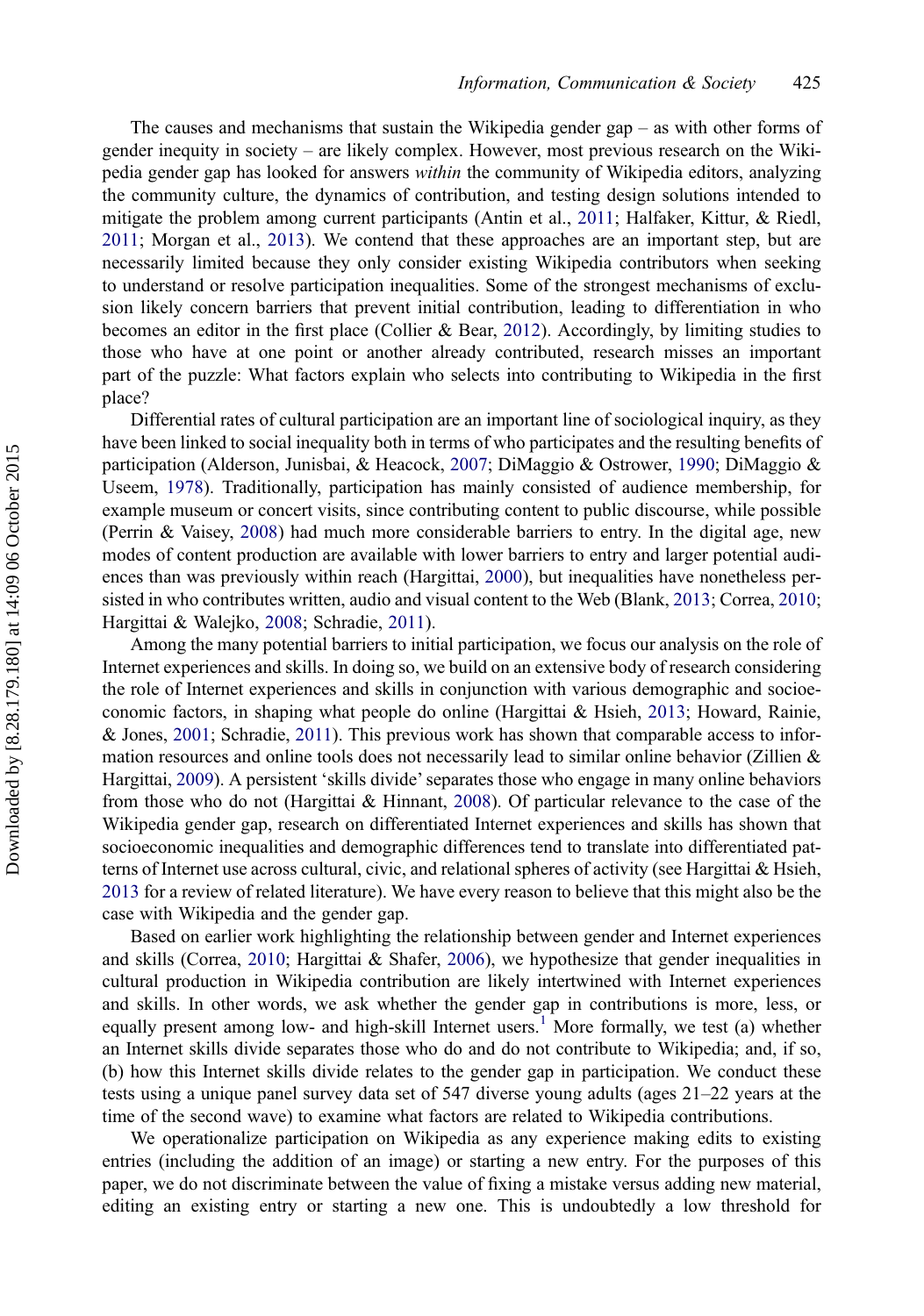participation, but as we will show, it is meaningful given the low proportion of respondents who engage with Wikipedia in any of those ways.

We use the terms 'editor' and 'contributor' somewhat interchangeably as the former reflects the common term used within the Wikipedia community to describe anyone who has made any contribution of any kind to the encyclopedia. Unlike previous studies of the Wikipedia-editing gender gap, our data set includes both individuals who have edited Wikipedia and many (indeed, the majority) who have never done so. This diversity makes it possible for us to construct a meaningful test of whether or not Internet experiences and skills may predict whether or not male and female respondents are likely to have ever contributed to Wikipedia.

Our central contribution in this paper consists of an empirical analysis of whether and how Internet experiences and skills may or may not interact with the gender gap in online participation regarding Wikipedia editing. As previous literature on Wikipedia contributions has largely overlooked formal analyses of Internet experiences and skills, the tests we conduct here constitute a novel contribution. Similarly, none of the past work examining Internet skills has focused on contributions to Wikipedia, one of the most widely used online resources and instances of participatory cultural production (ComScore, [2013](#page-17-0)). In addition, previous work examining gender as well as Internet experiences and skills has not specified the relationship between these variables with much precision. Applying nuanced techniques, we conclude that gender and Internet skills likely have a relatively mild interaction with each other, reinforcing the gender gap at the high end of the Internet skills spectrum.

The rest of the paper is structured as follows: in the next section, we frame our approach and research questions in relation to previous findings on the factors that shape patterns of online participation, and in particular previous work considering the gender gap in Wikipedia contributions. We also briefly review prior work on the role of Internet experiences and skills in explaining variations in a range of online behaviors, including social media participation and other sorts of online cultural production. In the following section, we describe the data set and methods we use to address our research questions, emphasizing the unique characteristics of our sampling frame and longitudinal data collection that make for a particularly compelling test of our research questions. Then we present the results of our analyses, in which we model the relationship between Wikipedia contributions, gender, and Internet experiences and skills as well as a number of other variables. We end with a discussion of our findings and their limitations, as well as their significance and implications for future work.

# What determines who participates in online communities and Wikipedia?

This study contributes to the extensive literature on inequalities in cultural participation specifically focusing on contributions to Wikipedia. Previous studies have emphasized several possible determinants of whether or not individuals contribute to online communities more generally, and to this online encyclopedia more specifically, including background characteristics such as gender as well as Internet experiences and skills. Below, we briefly review related literature.

#### Background characteristics including gender

Previous work has focused on how certain background characteristics such as gender may shape who participates in online communities. The Wikipedia gender gap represents arguably the most prominent example of this line of inquiry (Cohen, [2011;](#page-17-0) Glott et al., [2010\)](#page-18-0). Research into the Wikipedia gender gap originated with the results of a 2008 survey conducted by the WMF and the United Nations University Maastricht that found that less than 13% of all editors at the time were women, 18% among US adult editors (Glott et al., [2010\)](#page-18-0). Recent analyses taking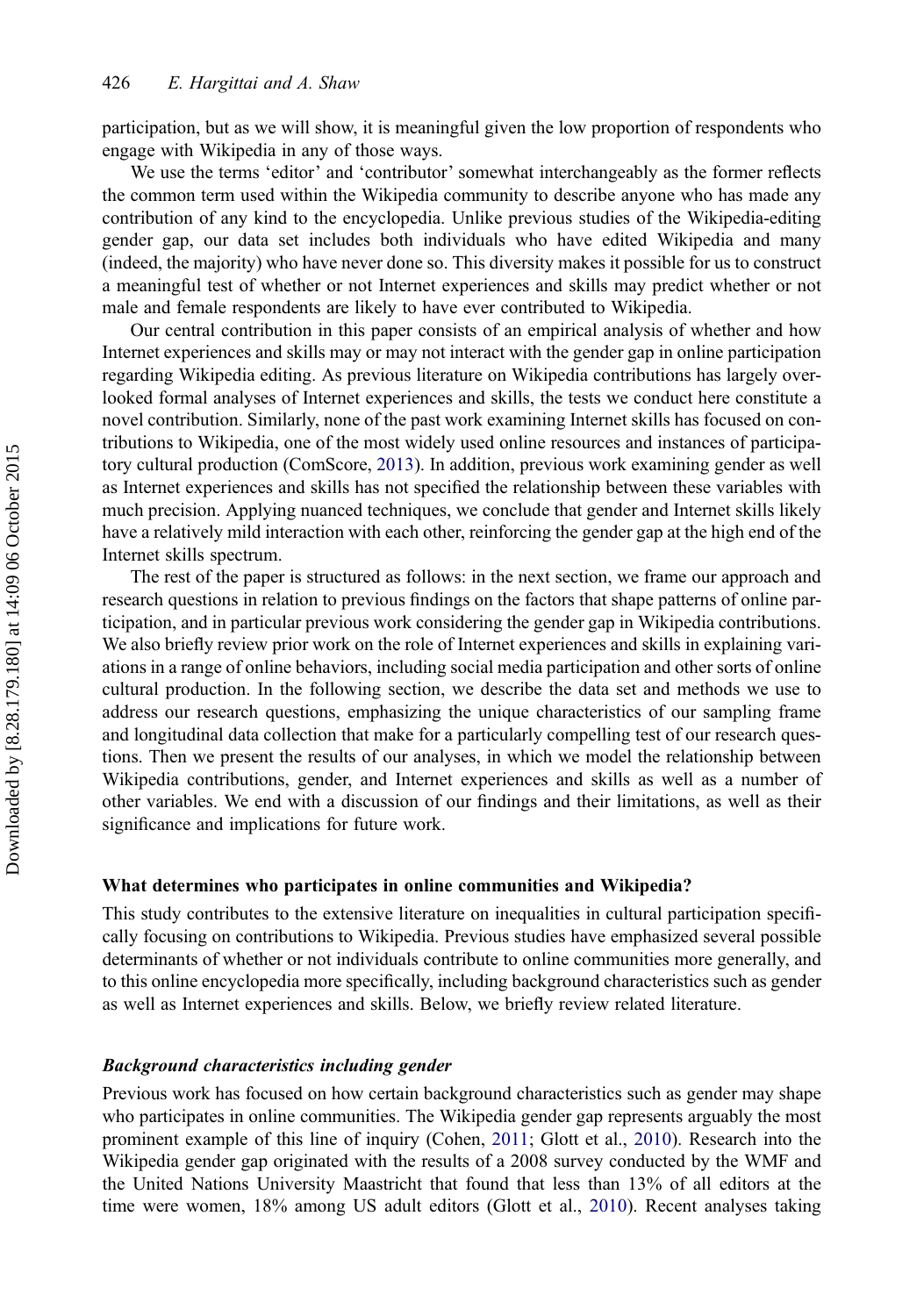into account sampling bias introduced by the fact that said survey allowed opt-in participation suggest that these estimates likely overstated the extent of the gender gap whereby 16% of editors globally and 23% in the United States are female (Hill & Shaw, [2013](#page-18-0)). Even the updated figures suggest a considerable gender gap, nonetheless. The presence of such extreme inequality has motivated a growing body of work investigating the relationship between participation in Wikipedia and gender. This work has shown that gender differences extend to editors' earliest patterns of contribution (Antin et al., [2011](#page-17-0)) and also manifest in how contributors interact with other editors (Collier & Bear, [2012;](#page-17-0) Halfaker, Geiger, Morgan, & Riedl, [2012\)](#page-18-0). Related research considers the effects such diversity and differential experiences may have on the quality and quantity of contributions (Chen, Ren, & Riedl, [2010](#page-17-0); Lam et al., [2011](#page-19-0)) and describes the effects of design interventions intended to reverse the trend (Morgan et al., [2013](#page-19-0)).

While these previous studies offer insights into gender differences among Wikipedia contributors, the majority of them have sampled exclusively from within the population of Wikipedia editors or used recruitment materials posted on Wikipedia itself. As a result, the respondent pools are biased to include those who already participate or those willing to participate in research announced *through* Wikipedia itself. The results therefore cannot speak to factors that may prevent the majority of females from ever contributing to the encyclopedia in the first place.

#### Differentiated Internet experiences and skills

Digital inequality research emphasizes that beyond mere physical access to the Internet, people's online experiences also vary based on their autonomy of use, how long they have been Internet users, the amount of time they spend online, their self-efficacy, and their Internet skills (van Dijk, [2005;](#page-17-0) DiMaggio, Hargittai, Celeste, & Shafer, [2004](#page-18-0)). People with more autonomy of use, that is, freedom to use the Internet when and where they wish, engage in more capital-enhancing activities (Hassani, [2006](#page-18-0)) as do people who spend more time online (Hargittai & Hinnant, [2008](#page-18-0)). Selfefficacy (Bandura, [1977](#page-17-0)) or the belief in one's ability to achieve certain outcomes has also been linked to types of Internet uses (Eastin & LaRose, [2000;](#page-18-0) Zhao, Lu, Huang, & Wang, [2010\)](#page-19-0). Research has also found that Web-use skills, that is, the ability to use the Internet effectively and efficiently, is related to types of online behavior from the likelihood of joining certain communities like Twitter to online content creation and engagement (Correa, [2010](#page-17-0); Hargittai & Hinnant, [2008](#page-18-0); Hargittai & Litt, [2011](#page-18-0); Wasserman & Richmond-Abbott, [2005\)](#page-19-0). Accordingly, it is important to consider such nuanced measures of Internet experiences when looking at predictors of online engagement, in this case Wikipedia contributions. While studies of online behavior often include some measure of frequency of use, the other concepts are less likely to show up in analyses, likely in part due to the lack of appropriate measures in data sets. Our study overcomes this challenge by drawing on a data set with measures of all of these factors.

### Research questions

Our study seeks to understand the relationship of Internet experiences and skills to the act of participating in online cultural production, specifically, contributing to Wikipedia. We ask whether and to what extent Internet experiences and skills – in addition to gender, socioeconomic status, and other background attributes – may help explain who participates in editing Wikipedia. Drawing on the growing literature examining the Wikipedia gender gap as well as past work demonstrating a relationship between online behavior, gender, and skill, we also focus closely on how gender and skill together may account for variation in Wikipedia contribution.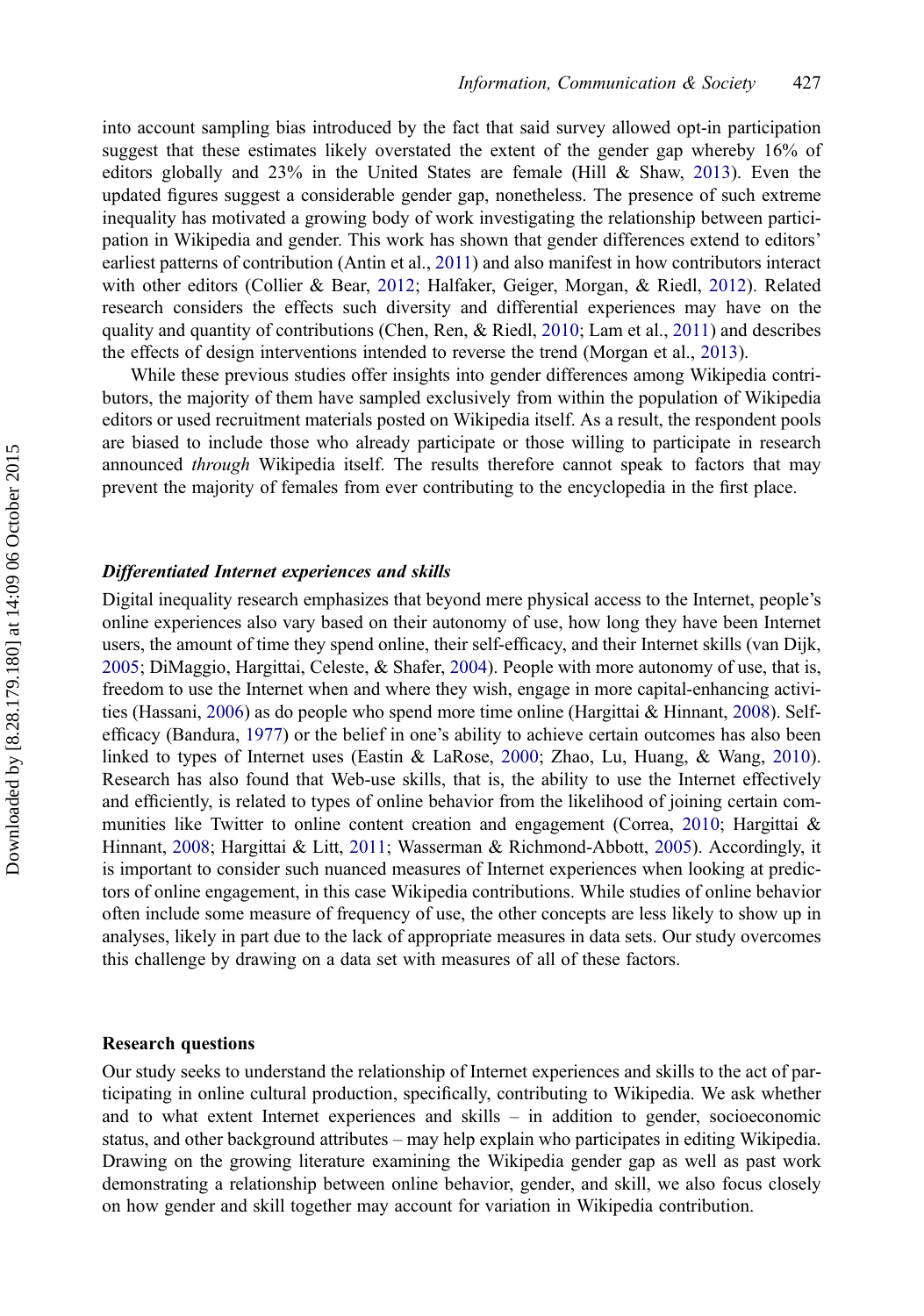#### Data and methods

We analyze panel survey data from a diverse group of young adults to look at who contributes to Wikipedia. Selection into the study was completely independent of Wikipedia use thereby avoiding concerns of sampling on the dependent variable. The data set includes a rich set of covariates about both contributors and non-contributors making it possible to examine what factors predict engagement in Wikipedia editing.

We know of no nationally representative panel data set that includes detailed information about people's Internet uses and skills, making it impossible to explore these questions on such a sample. Our respondents are diverse on several factors, but homogenous regarding their age and level of education. These two variables have been shown as important correlates of Internet usage (Dutton & Blank, [2011\)](#page-18-0). By focusing on a generation that was 'born digital' (Palfrey & Gasser, [2008\)](#page-19-0) we are excluding people with little-to-no online experiences and thus ensuring some level of online know-how for the majority of respondents. Accordingly, findings about differences in online participation are likely to be conservative. That is, were we to find effects of Internet experiences and skills on Wikipedia contributions, those are likely to be conservative compared to a more diverse – both demographically and in the related realm of online experiences – sample. We address the implications of the sample's particular make-up in the discussion of our findings.

# Data collection

The results reported here draw on two waves of survey data collected about the same people over four years: the first administered in spring 2009; the second in summer 2012 on a diverse group of 547 young adults. In spring 2009, we surveyed a representative sample of first-year students at an urban public university, a school with which neither author has ever had any affiliation beyond this study. Its selection for the project was due to (1) it being one of the most racially and ethnically diverse research universities in the United States (US News & World Report, [2009](#page-19-0)) relevant for the overall research project's focus on questions of social inequality and (2) its curriculum requiring that all students take a particular class: the First-Year Writing Program. Working with this course allowed reaching an unbiased sample of the university's student body. It also led to a high response rate since surveys were administered on paper during class sessions.

We used paper-pencil methods as an online questionnaire would have biased against people who are less likely to spend time on the Web, have less private access to the Internet, and who feel less comfortable filling out online forms. For similar reasons, and to control for mode of data collection, the 2012 follow-up study also relied on a paper-pencil instrument.

All 2009 respondents who had consented in 2009 to being re-contacted (the majority, 98%, had done so) received the 2012 survey in postal mail with a self-addressed stamped envelope. In the first wave of the study, respondents did not receive any incentives. In the 2012 wave, they were offered a \$25 gift certificate to Amazon and were entered into a drawing for one of two iPads.

The initial data set in 2009 included valid responses from 1115 first-year students. The questionnaire included an item to verify respondents' attentiveness to the survey. A small portion, 4.5%, answered incorrectly to this verification question, suggesting that they were checking off responses randomly. These students were excluded from the study so as to minimize error. The 1115 students all answered the verification question correctly. Of the 92 course sections in the program, 86 participated in the study for a 93.5% participation rate on the part of sections. Of all the students enrolled in the class, 80.5% filled out the questionnaire.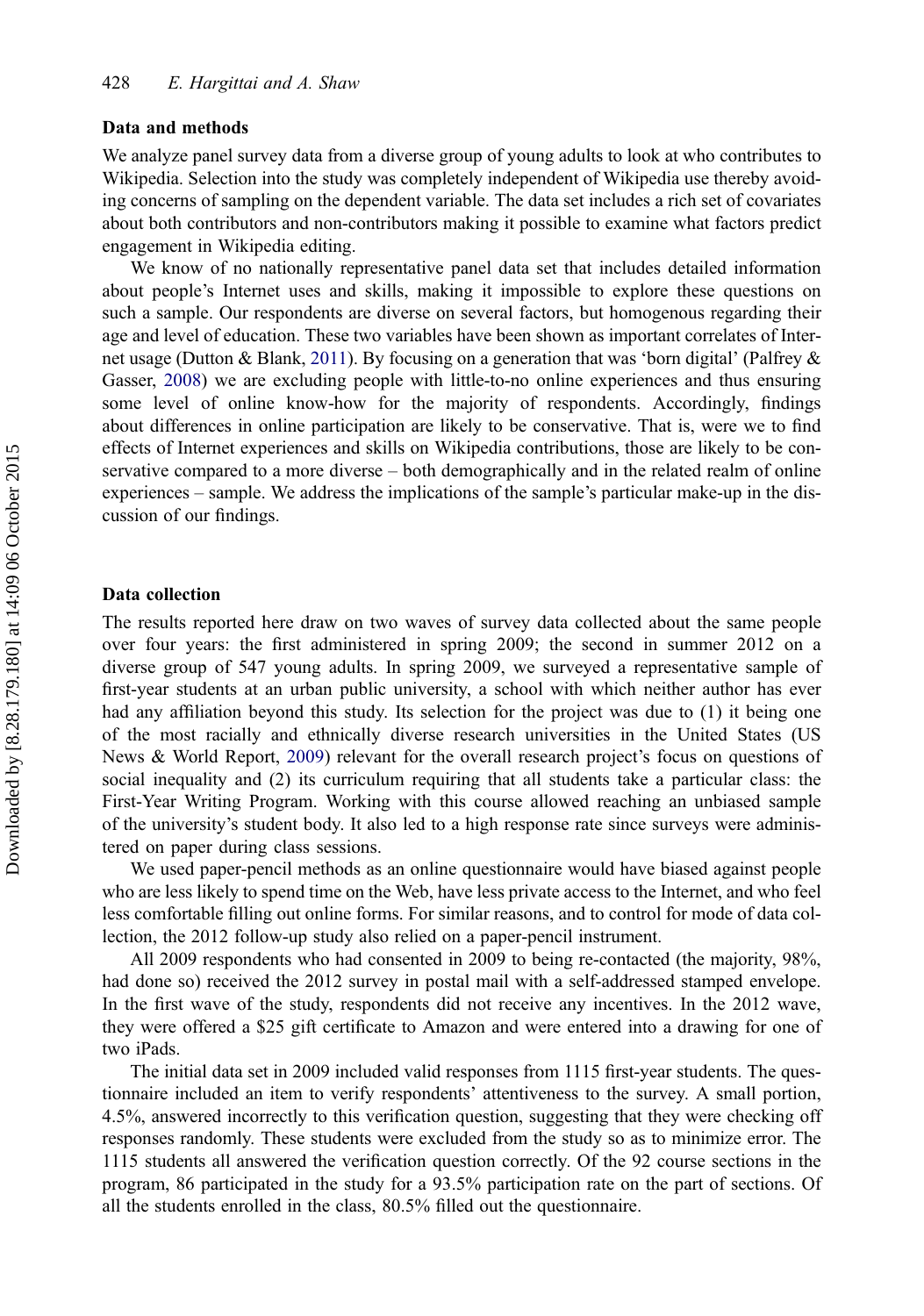In 2012, we received 547 valid responses. We had permission to follow up with and contact information for 1066 people for a 4% refusal from the original sample of 1115. For 17 people, constituting one and a half percent of the original group, both email and postal mail addresses bounced meaning no possibility for re-contact.<sup>[2](#page-16-0)</sup> The 2012 questionnaire included two items to verify respondents' attentiveness to question wording. We received 567 surveys, 20 of which – accounting for three and a half percent of the received surveys – had either or both of these questions marked incorrectly or left blank. We excluded these responses from the analyses resulting in 547 valid surveys with data from both years. The 2012 sample is representative of the 2009 sample on most measures regarding background characteristics, Internet experiences and skills. The one statistically significant difference is that a disproportionately smaller number of African Americans participated in the second wave (11% in 2009 versus 8% in 2012).

By 2012, about half of the initial sample was no longer enrolled in college either having graduated (48% had done so) or having left school altogether (3.5% had done so). For this reason, we refer to respondents as young adults rather than college students.

#### Measures: independent variables

The survey asked respondents about their demographic and socioeconomic background. We use year of birth to calculate age. We use parental education as a proxy for socioeconomic status, an established practice in the literature (e.g., Hargittai & Litt, [2011\)](#page-18-0). The survey asked about the level of education of both parents using the following categories: (a) less than high school degree; (b) high school degree; (c) some college; (d) college degree (e.g.: B.A., B.S., B.S.E); (e) advanced graduate (for example: master's, professional, Ph.D., M.D., Ed.D.). Relying on information from these two questions, we created a parental education variable that is assigned the value of the highest education by either parent, for example, if a student has a mother with a high school degree and a father with a college degree, the parental education variable for that student is coded as 'college degree'. We then recoded the parental education variable into three mutually exclusive categories: (1) high school degree or less; (2) some college; and (3) college degree or more.

To measure race and ethnicity, the survey first asked participants if they were Hispanic or of Latino origin. Then they were asked their race using the following categories: (a) White/Anglo/ Caucasian/Middle Eastern; (b) Black/African American; (c) Asian; (d) American Indian or Alaskan Native; and (e) Other. Most responses in the 'Other' category indicated Hispanic origin and were recoded accordingly. The final categories are: Hispanic, non-Hispanic African American, non-Hispanic Asian American, non-Hispanic Native American, and non-Hispanic White.

To assess how much discretionary time respondents may have, we asked them about their current employment activity. Answer options included 'not working' and then several options specifying amount of weekly work hours. We recoded the responses into a binary variable indicating any time spent working.

In order to gauge the importance of Internet-related experiences for Wikipedia contributions, we collected data on how long people have been Internet users, autonomy of use, and frequency of use. We calculated years of use using information from survey questions that asked about the stage in a student's academic career when he or she first became an Internet user (i.e. during elementary school, middle school, or a particular year in high school). We capped user years at 10 (a response given by just under 20% of the sample). To calculate autonomy of use, we relied on questions asking about different locations where participants have access to the Internet (as opposed to actually using it regularly at various locations) by having the choice to check off all applicable locations from a list of 11 options. We created a summary variable from these; the final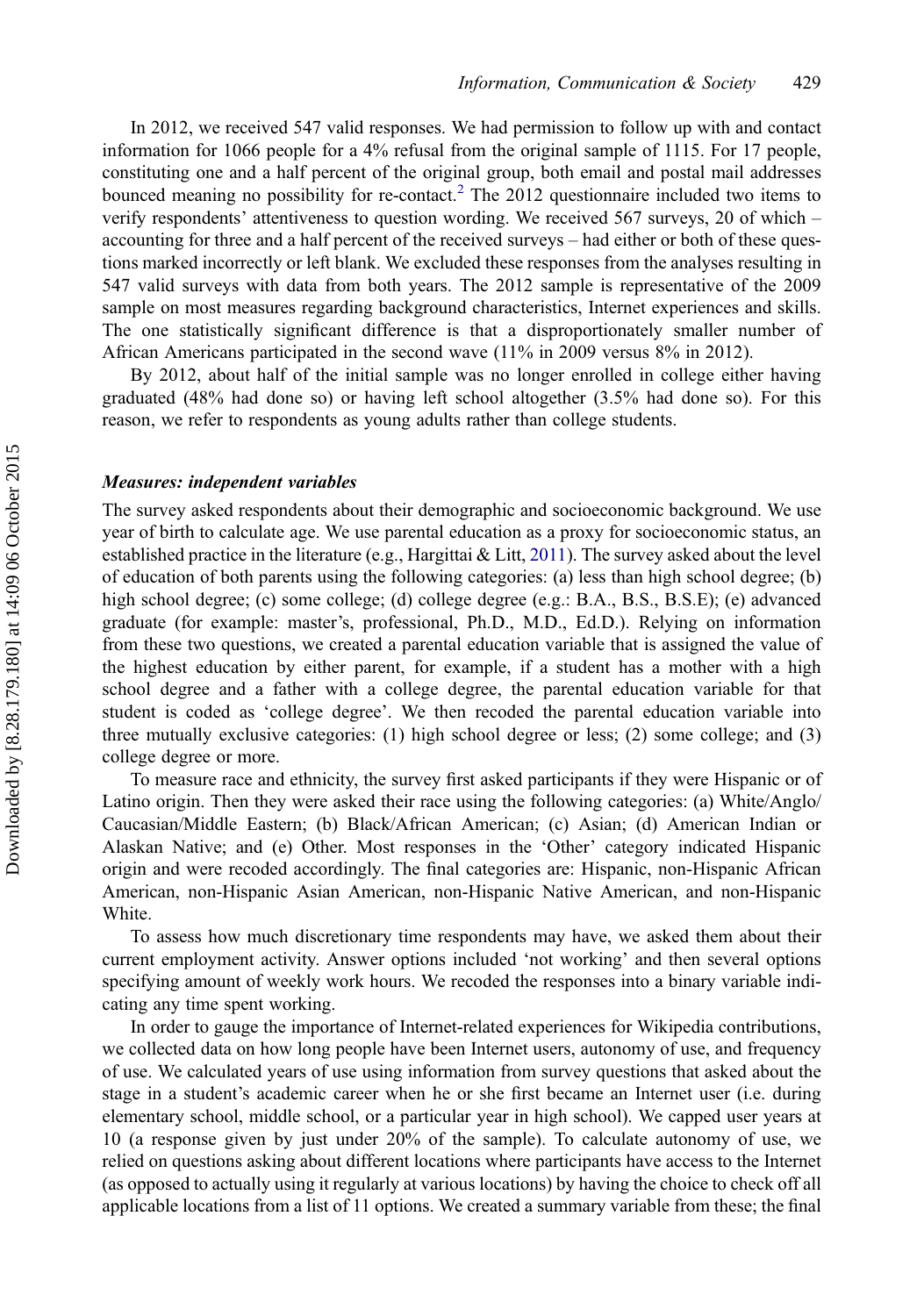measure ranges from zero to 11 locations. We logged this measure in the analyses due to the idea that there are diminishing returns to additional locations of access. We derived time spent on the Web weekly (excluding email, chat and voice services) from answers to two questions asking about hours spent on the Web on an average day; one inquiring about weekdays, the other about an average Saturday or Sunday. This measure ranges from 0 to 42 hours and is also logged in the analyses for reasons similar to logging number of access locations.

To measure Web-use skill, the data set includes a previously developed and validated instrument included in the Internet Society Module of the General Social Survey 2000 (National Opinion Research Center, [2000](#page-19-0); Wasserman & Richmond-Abbott, [2005\)](#page-19-0) although more elaborate and used by others in the literature (Correa, [2010](#page-17-0); Park, [2013\)](#page-19-0). Respondents were asked to rate their level of understanding of 27 Internet-related terms on a five-point scale (Hargittai & Hsieh, [2012](#page-18-0)). Although a self-report of skill can be prone to gender bias – women tend to rate their skill level lower than men even when controlling for their actual online abilities (Hargittai & Shafer, [2006](#page-18-0)) – research has shown that self-perceived skill can itself have implications for what people do online (Hargittai & Walejko, [2008](#page-18-0)) so it is nonetheless a relevant measure. We averaged the 27 items to create the skill index (Cronbach's alpha  $= 0.94$ ) with a possible range of 0–4 where the lowest possible score was set to zero.

To get a sense of people's confidence with editing Wikipedia, that is, self-efficacy (Bandura, [1977\)](#page-17-0), the questionnaire included an item asking respondents to rate how confident they felt in the following statement on a 1–5 point scale (1 referring to 'strongly disagree' and 5 meaning 'strongly agree'): 'I feel confident changing information on a Wikipedia entry'.

To account for whether students may have contributed to Wikipedia due to a class assignment, the survey asked the following: 'As part of school work, have you ever been assigned to do any of the following?' with 'edit an entry on Wikipedia' and 'create a new entry on Wikipedia' as answer options. We created a binary variable to signal experience with receiving such an assignment (i.e. a 'yes' if the person checked either or both of the above two options).

# Measures: dependent variable

To measure contributions to Wikipedia, the instrument asked respondents the following: 'How often, if ever, have you done each of the following on Wikipedia?' The activities of interest here are: (1) edited an entry by fixing a mistake; (2) edited an entry by adding new material; (3) started a new entry; and (4) added an image/graphic to an entry. Answer options included 'never', 'have done it once', 'have done it 2–3 times', and 'have done it 4 or more times'. For the variable measuring Wikipedia contributions, we recoded responses to the above question resulting in a binary measure indicating those who had engaged in any of the four activities ever. The survey also included 'read an entry' among the Wikipedia activities, which we use to establish popularity of the site among respondents.

#### Analyses

First, we present basic descriptive statistics about the popularity of the individual Wikipedia editing activities listed above, including details about what proportion of respondents engages more actively on the site. Next, we discuss bivariate descriptive comparisons of how likely people are to contribute to Wikipedia depending on their background characteristics, Internet experiences and skills. Then we run logistic regression analyses to examine what explains differences in likelihood of contributing when controlling for other factors, presenting multiple specifications with and without interaction terms. We also create a graphical representation of the relationship between gender and Internet skills in predicting Wikipedia contribution to highlight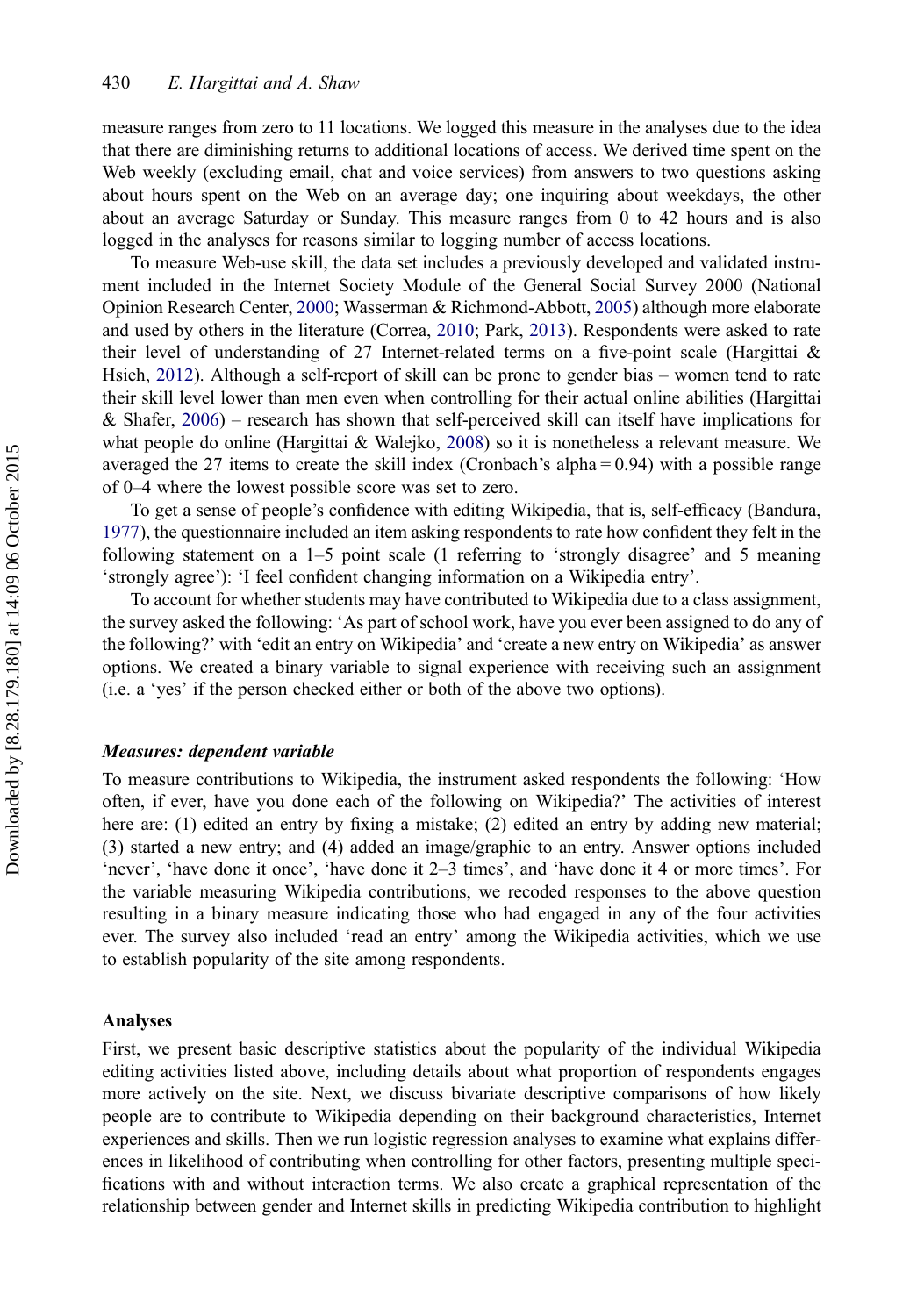the main findings of the regression analyses. For most of the independent variables (background characteristics, Internet experiences and skills, as well as confidence with Wikipedia editing), we use lagged data (data from 2009) to predict experiences with contributing to Wikipedia by 2012. The two independent variables we do not lag are current employment activity and whether the person had ever been assigned to edit Wikipedia for a class.

As previous research on gender and Internet skills suggests either an additive (linear) or multiplicative (interactive) relationship with our outcome variable (editing Wikipedia), we incorporate an interaction term and corresponding hypothesis tests into our regression model (Braumoeller, [2004;](#page-17-0) Friedrich, [1982](#page-18-0)). We did not have any basis upon which to anticipate whether the relationship would involve interaction or not (Berry, DeMeritt, & Esarey, [2010;](#page-17-0) Berry, Rubin, & Esarey, [in press](#page-17-0)), so we report the marginal effects on the dependent variable using simulation-based estimates of the 95% confidence interval (King, Tomz, & Wittenberg, [2000](#page-18-0)).

The resulting analysis is similar to statistical tests for 'moderation', although we avoid the use of this concept and related terminology of mediation/moderation. The framework of mediation and moderation presumes (1) the presence of a causal process and (2) that the accompanying statistical techniques can credibly estimate the effects of a causal relationship (Baron & Kenny, [1986;](#page-17-0) Hayes, [2013](#page-18-0)). However, following the growing literature on counterfactuals and the potential outcomes framework for causal inference (Holland, [1986](#page-18-0); Morgan & Winship, [2007](#page-19-0)), we contend that such counterfactual outcomes are simply implausible for most analyses involving gender. In the language used by Holland ([1986\)](#page-18-0), gender is a stable attribute and therefore cannot provide a suitable basis for credible causal inference using any technique of statistical estimation. Furthermore, the idea that we could test for a causal relationship between gender, Internet skills, and Wikipedia editing is all the more implausible given the nature of our data. Even our detailed, longitudinal survey measures do not provide a credible basis for testing causal claims in the absence of some exogenous intervention or carefully identified instrument (Morgan & Winship, [2007\)](#page-19-0). As a result of these concerns, we adopt a more conservative, careful approach to our analysis and the presentation of our findings. We report the results for multiple model specifications, consider their implications, and use the most compelling specification to build a more intuitive, graphical explanation of the model that also incorporates simulation-based measures of the uncertainty surrounding our estimates (King et al., [2000\)](#page-18-0).

#### The sample

Everybody in the sample was either 21 or 22 years old so we exclude this variable from the analyses. Women were somewhat more represented than men (see [Table 1](#page-9-0) for details). Less than half of the sample was White, one-quarter were Asian or Asian American, more than one-fifth were Hispanic, and a little less than a tenth were African American. Just under one-fifth came from families in which neither parent had more than a high school education, just over a fifth had at least one parent with some college experience, and half had at least one parent with a college degree. Overall, these figures indicate that the sample is quite diverse from a socioeconomic perspective.

In terms of online experiences, on average, these young adults had been using the Internet for almost six years at the time of the first wave of data collection (2009), had numerous locations to access the Web, and spent approximately 20 hours per week online (not counting email, chat, or voice services). The average respondent's confidence in editing Wikipedia is relatively low, falling between the 'disagree' and 'neutral' sentiments regarding the confidence statement, but tending toward the former. About one in eight students had been given an assignment in class at some point either to edit or create a new entry on Wikipedia. While the sample consists of a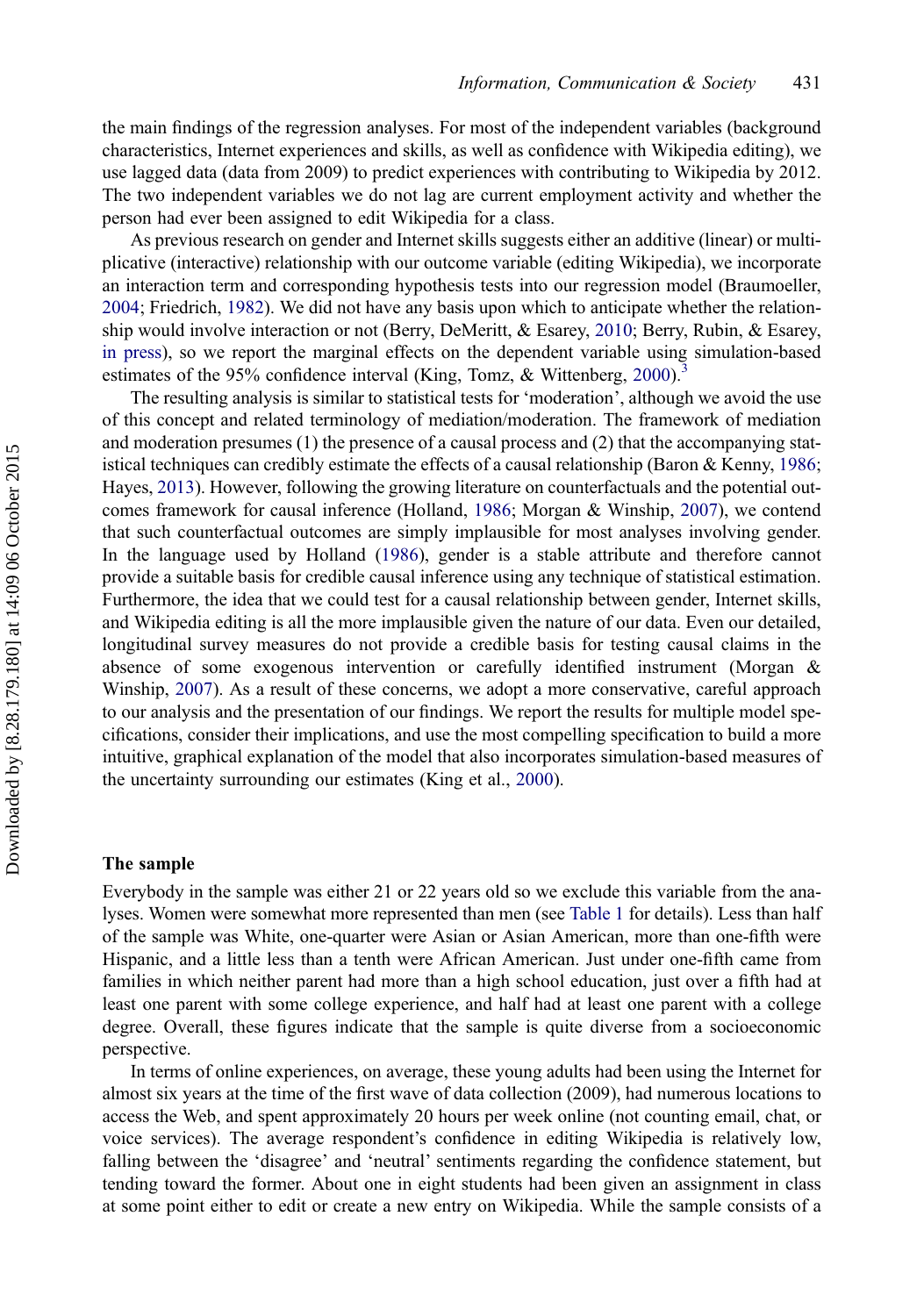<span id="page-9-0"></span>

| Table 1. |  | Sample descriptives. |
|----------|--|----------------------|
|----------|--|----------------------|

| User attributes                | Percent |
|--------------------------------|---------|
| Gender                         |         |
| Men                            | 39      |
| Women                          | 61      |
| Race/ethnicity                 |         |
| African American, non-Hispanic | 8       |
| Asian American, non-Hispanic   | 24      |
| Hispanic                       | 23      |
| Native American, non-Hispanic  |         |
| White, non-Hispanic            | 44      |
| Parental education             |         |
| High school or less            | 23      |
| Some college                   | 26      |
| College or more                | 50      |
| Employment activity            |         |
| Currently working              | 76      |
| Currently not working          | 24      |

#### Table 2. Internet experiences (2009 data).

|                                                 | Mean  | Standard deviation |
|-------------------------------------------------|-------|--------------------|
| Number of use years                             | 5.71  | 2.25               |
| Number of Internet access locations             | 6.48  | 2.18               |
| Hours spent on the Web weekly                   | 17.16 | 9.76               |
| Confidence in editing Wikipedia $(1-5)$         | 2.17  | 1.14               |
| School assignment to edit Wikipedia (2012 data) | 0.12  | 0.33               |
| Internet skills $(0-4)$                         | 2.2   | 0.82               |

highly wired group of young adults, we observe considerable variation in Internet skills, ranging from 0.33 to 4 on a 0–4 scale. See Table 2 for details.

# Popularity of contributing to Wikipedia

The vast majority (99%) of respondents reported having read an entry on Wikipedia, signaling that lack of contributions cannot be attributed to not knowing about or not visiting the site. Looking at aggregate statistics of how many respondents made edits to existing entries (including the addition of an image) or started a new entry, we find that just over a quarter (28%) of the sample reports such experiences (many having done this just once ever). This figure drops to just a fifth of respondents if we exclude those who had been assigned to make edits to Wikipedia as part of a class assignment.

As [Table 3](#page-10-0) presents, the most popular engagement is editing an entry by fixing a mistake, which just under a quarter of the sample reported having done at least once. Less than a fifth claimed experiences with adding new material while less than a tenth had either started a new entry or had added an image or a graphic to an entry, respectively. Overall, these figures suggest that contributing to Wikipedia is not a widespread activity. On the whole, 16% of the sample reported having ever engaged in more than one of the four activities and only 12% had engaged in any of the activities more than once (less than 5% had engaged in any of the activities 4 or more times).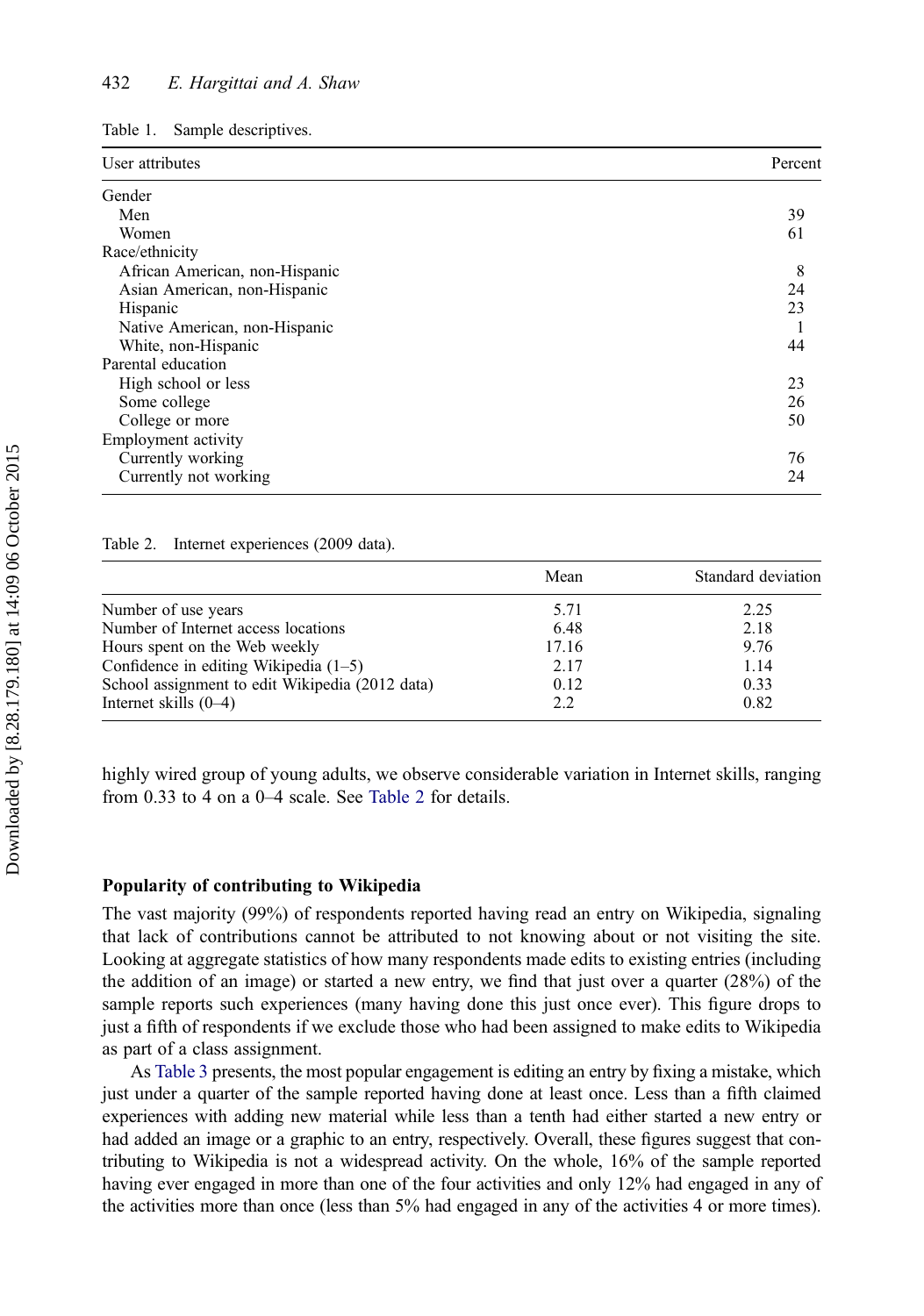|                                        | Never | Has done<br>it once | Has done it two<br>to three times | Has done it four<br>or more times |
|----------------------------------------|-------|---------------------|-----------------------------------|-----------------------------------|
| Read an entry                          | 1.10  | 1.29                | 5.71                              | 91.90                             |
| Edited an entry by fixing a mistake    | 75.87 | 12.89               | 7.18                              | 4.05                              |
| Edited an entry by adding new material | 82.69 | 10.50               | 3.68                              | 3.13                              |
| Added an image/graphic to an entry     | 90.81 | 5.33                | 1.84                              | 2.04                              |
| Started a new entry                    | 91.18 | 5.51                | 1.10                              | 2.21                              |

<span id="page-10-0"></span>Table 3. Level of engagement with Wikipedia editing activities.

# Wikipedia contributions by user attributes

Table 4 presents what percentage of sample subgroups reported any Wikipedia contributions. Consistent with the literature, women are much less likely to have contributed to Wikipedia than men. Only one in five females (21%) ever made any Wikipedia edits compared to over a third of men (38%). The discrepancies are even larger when we only look at those who did not have a related class assignment: 13% of such women compared to almost 32% of such men

Table 4. Wikipedia contributions by user attribute, prior Internet experiences and skills.

|                                               | Excluding those with<br>a related school |            |  |
|-----------------------------------------------|------------------------------------------|------------|--|
| User attributes                               | Full sample                              | assignment |  |
| Gender                                        |                                          |            |  |
| Men                                           | 38.21***                                 | 31.55***   |  |
| Women                                         | $20.90***$                               | 12.97***   |  |
| Race/ethnicity                                |                                          |            |  |
| African American, non-Hispanic                | 20.93                                    | 15.38      |  |
| Asian American, non-Hispanic                  | 23.44                                    | 20.17      |  |
| Hispanic                                      | 25.62                                    | 14.71      |  |
| White, non-Hispanic                           | 31.65*                                   | 23.90*     |  |
| Parental education                            |                                          |            |  |
| High school or less                           | 25.20                                    | 14.81      |  |
| Some college                                  | 28.37                                    | 18.85      |  |
| College or more                               | 28.57                                    | $23.36*$   |  |
| Employment activity                           |                                          |            |  |
| Currently working                             | 29.09                                    | 21.70      |  |
| Currently not working                         | 23.08                                    | 15.65      |  |
| Internet experiences                          |                                          |            |  |
| Number of use years LQ                        | 14.29                                    | 16.67      |  |
| Number of use years HQ                        | 29.35                                    | 21.41      |  |
| Autonomy of use LQ                            | 24.04*                                   | 17.39      |  |
| Autonomy of use HQ                            | $33.33*$                                 | 25.15      |  |
| Frequency of use LQ                           | $21.21*$                                 | $11.76*$   |  |
| Frequency of use HQ                           | 33.11*                                   | $26.52*$   |  |
| Confidence in editing Wikipedia Lowest Third  | 24.49***                                 | 15.29***   |  |
| Confidence in editing Wikipedia Highest Third | 37.56***                                 | $31.18***$ |  |
| Internet skills LO                            | 14.73***                                 | $7.76***$  |  |
| Internet skills HQ                            | 39.86***                                 | $32.50***$ |  |

Note: Asterisks signify statistically significant differences between the subgroups of the category.

 $*_{p}$  < 0.1.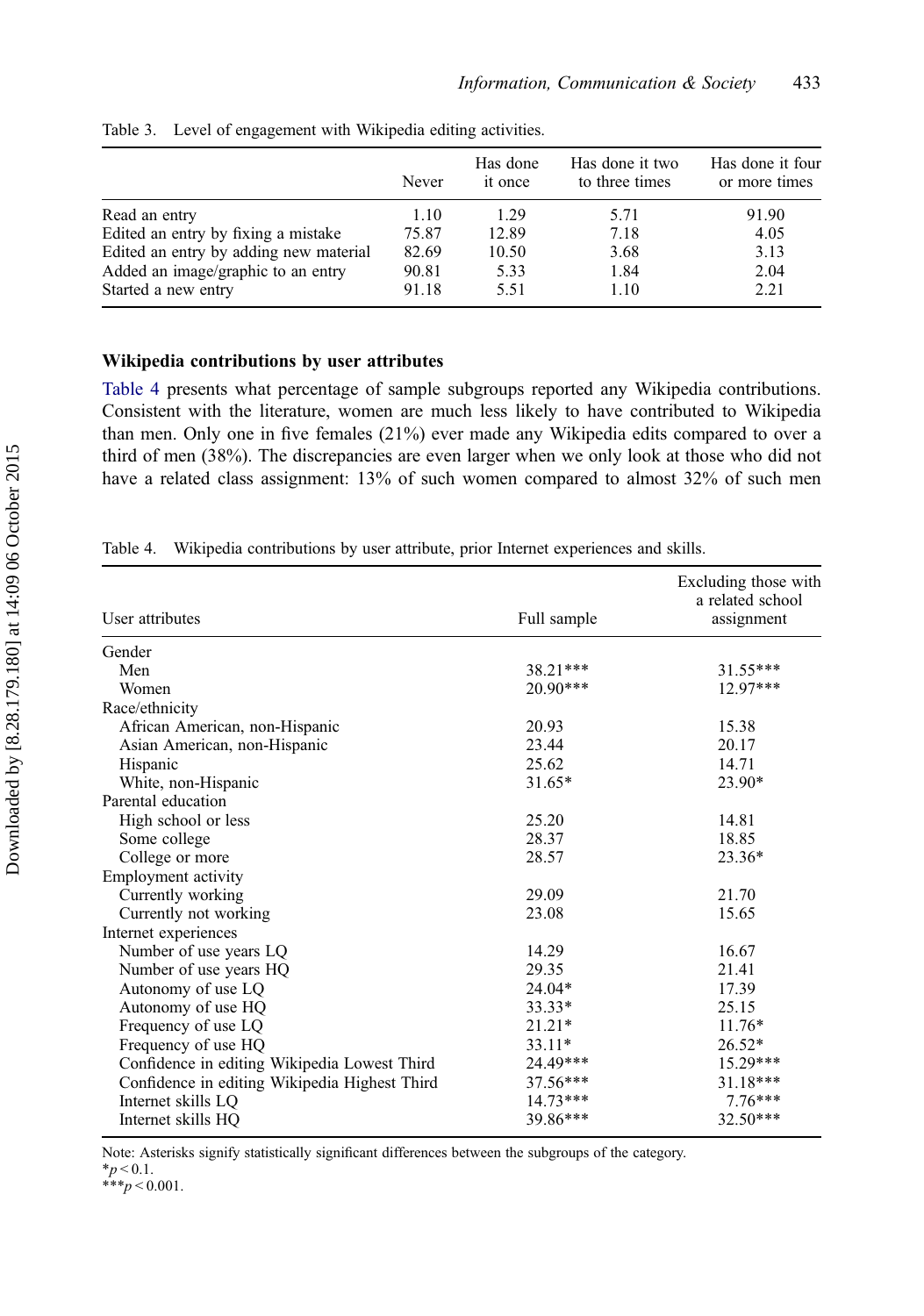made some edits to the site. The observed differences in any level of engagement also extend to intensity of engagement. Men are much more likely to have engaged more than once in Wikipedia edits than women, a result especially salient for fixing a mistake and adding new material to an entry. Generally speaking, very few participants had started new entries or added images to entries more than once regardless of their gender.

Additional relationships reported in [Table 4](#page-10-0) suggest that Whites are more likely to edit than others as are those from more educated families. These are the only background characteristics that exhibit statistically significant relationships with Wikipedia contributions. Various Internetuse variables do matter considerably, however. Because these measures are continuous, we created quartiles and present the percent of contributors for the lowest (LQ) and highest (HQ) quartile groups of each measure. Frequent Web users are more likely to contribute as are those who are more confident in their Wikipedia editing abilities, both concerning lagged measures. The biggest contrast between contributors and non-contributors concerns general Internet skills as a considerably larger segment of those in the highest skill quartile have made at least one edit on Wikipedia compared to those in the LQ. Next we look at whether these findings hold when considering people's background characteristics and Internet experiences simultaneously.

#### Predicting Wikipedia contributions

The results presented in [Table 5](#page-12-0) of logistic regression analyses show evidence that both gender and skill explain variation in Wikipedia contributions in several model specifications. Remarkably, these two variables – along with the measure of whether or not respondents had been assigned to edit Wikipedia for a class – are the only significant predictors of Wikipedia contri-butions when holding other factors constant.<sup>[4](#page-16-0)</sup> None of the other variables in the models – including measures of race, ethnicity, socioeconomic status, availability, Internet experience, and confidence in editing Wikipedia – are significant.

Consistent with previous research on who edits Wikipedia, female respondents were less likely than males to have ever contributed to the encyclopedia across most specifications. Adding to this literature is our novel introduction of Internet skills in the model, a variable that is a significant predictor of editing as well, even while controlling for gender. Individuals with high Internet skills were considerably more likely to contribute than those with low Internet skills. We note that the addition of Internet skills attenuates the relationship between gender and Wikipedia contribution (Models 3 and 5).

Models 4 and 6 introduce the multiplicative term capturing the interaction of gender and Internet skills, and both show that the interaction term itself is not a significant predictor of editing Wikipedia. In Models 3 and 4, the Internet skills measure runs from 0 to 4, whereas in Models 5 and 6 we present results with Internet skills centered around its mean value. As expected, these models are identical except for the coefficients for the Intercept and Female. The differences between these specifications illustrate the nature of the relationship between gender and Internet skills and their joint association with Wikipedia editing. The addition of the interaction term in Model 4 attenuates the association between gender and Wikipedia contribution completely. However, centering Internet skills around the mean recovers the sig-nificant relationship between gender and the dependent variable.<sup>[5](#page-17-0)</sup> The interaction term for gender and Internet skills is not significant, but this provides inconclusive evidence for the presence or absence of an interactive relationship (Berry et al. [in press](#page-17-0)).

We investigate this relationship between gender and Internet skills further in a plot of marginal effects in [Figure 1.](#page-13-0) All covariates other than gender and Internet skills are held at their sample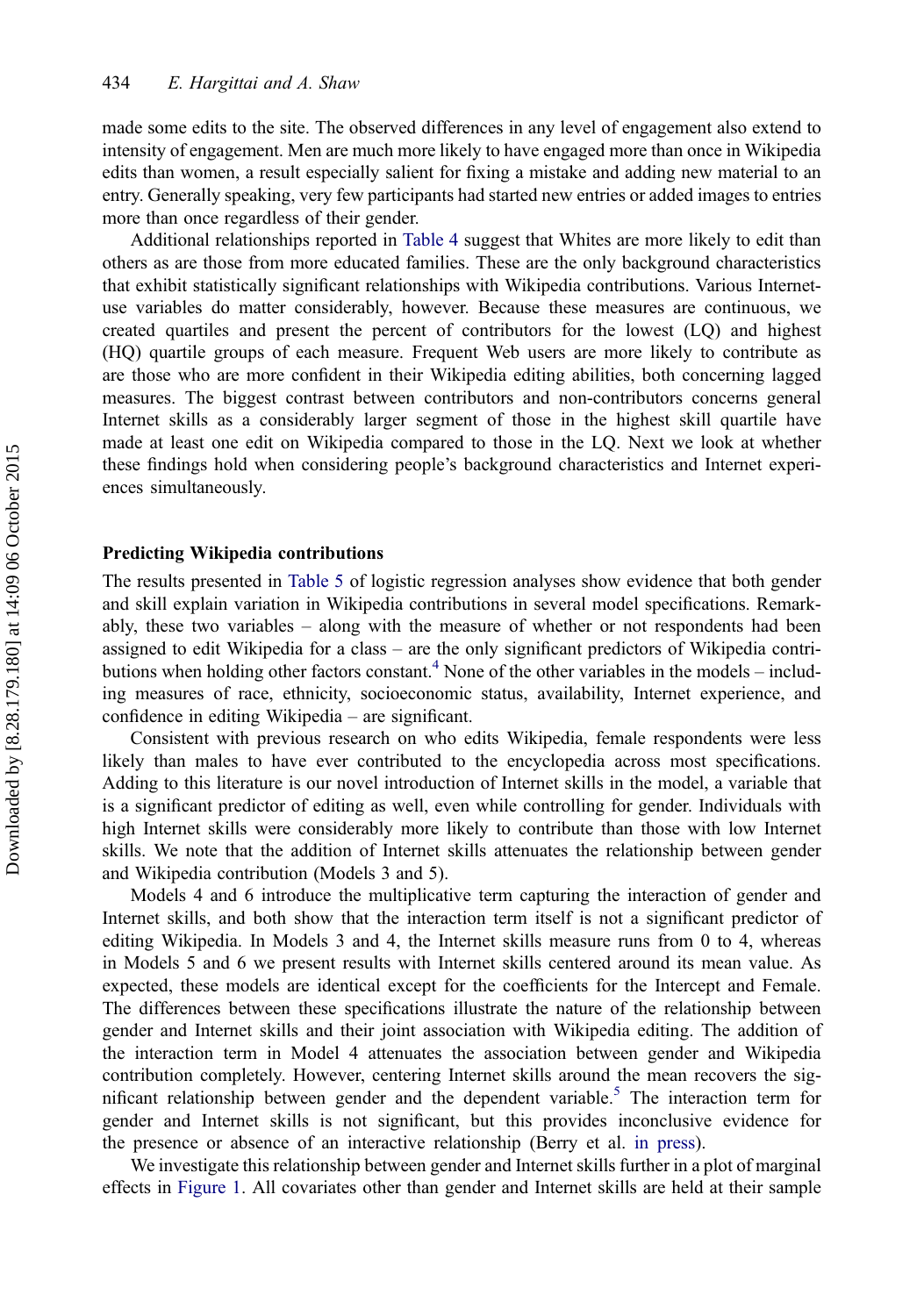|                                               |                  | $\overline{2}$   | 3                | 4                | 5                | 6               |
|-----------------------------------------------|------------------|------------------|------------------|------------------|------------------|-----------------|
| Background                                    |                  |                  |                  |                  |                  |                 |
| Female                                        | $-0.90***(0.20)$ | $-0.91***(0.24)$ | $-0.71**$ (0.26) | 0.00(0.69)       | $-0.71**$ (0.26) | $-0.66*(0.27)$  |
| Hispanic                                      | $-0.13(0.28)$    | $-0.19(0.34)$    | $-0.20(0.34)$    | $-0.21(0.35)$    | $-0.20(0.34)$    | $-0.21(0.35)$   |
| African American<br>non-Hispanic              | $-0.37(0.41)$    | $-0.33(0.48)$    | $-0.44(0.48)$    | $-0.40(0.48)$    | $-0.44(0.48)$    | $-0.40(0.48)$   |
| Asian American<br>non-Hispanic                | $-0.35(0.26)$    | $-0.28(0.29)$    | $-0.39(0.30)$    | $-0.37(0.30)$    | $-0.39(0.30)$    | $-0.37(0.30)$   |
| Parental Education – Some<br>College          | $-0.07(0.25)$    | $-0.08(0.28)$    | $-0.04(0.29)$    | $-0.04(0.29)$    | $-0.04(0.29)$    | $-0.04(0.29)$   |
| Parental Education - High<br>School or less   | $-0.18(0.28)$    | $-0.23(0.33)$    | $-0.17(0.34)$    | $-0.17(0.34)$    | $-0.17(0.34)$    | $-0.17(0.34)$   |
| Working (2012)                                | 0.31(0.25)       | 0.32(0.29)       | 0.32(0.29)       | 0.31(0.29)       | 0.32(0.29)       | 0.31(0.29)      |
| Internet experiences                          |                  |                  |                  |                  |                  |                 |
| Internet use years (2009)                     |                  | 0.06(0.05)       | 0.03(0.06)       | 0.03(0.06)       | 0.03(0.06)       | 0.03(0.06)      |
| Internet autonomy (2009)                      |                  | 0.14(0.34)       | $-0.04(0.34)$    | $-0.03(0.34)$    | $-0.04(0.34)$    | $-0.03(0.34)$   |
| Internet use frequency (2009)                 |                  | 0.40(0.20)       | 0.31(0.21)       | 0.30(0.21)       | 0.31(0.21)       | 0.30(0.21)      |
| School assignment to edit<br>Wikipedia (2012) |                  | $3.00***(0.36)$  | $2.97***(0.36)$  | $2.98***(0.36)$  | $2.97***(0.36)$  | $2.98***(0.36)$ |
| Confidence editing Wikipedia<br>(2009)        |                  | 0.16(0.10)       | 0.06(0.11)       | 0.04(0.11)       | 0.06(0.11)       | 0.04(0.11)      |
| Internet skills (2009)                        |                  |                  | $0.52**$ (0.17)  | $0.69**$ (0.23)  | $0.52**$ (0.17)  | $0.69**$ (0.23) |
| Female*Internet skills                        |                  |                  |                  | $-0.35(0.31)$    |                  | $-0.35(0.31)$   |
| (Intercept)                                   | $-0.51(0.29)$    | $-3.03**$ (0.96) | $-3.16**$ (0.96) | $-3.50***(1.02)$ | $-2.18*(0.99)$   | $-2.20*(1.00)$  |
| <b>AIC</b>                                    | 612.20           | 510.84           | 503.00           | 503.75           | 503.00           | 503.75          |
| <b>BIC</b>                                    | 646.38           | 566.14           | 562.53           | 567.53           | 562.53           | 567.53          |
| Log-likelihood                                | $-298.10$        | $-242.42$        | $-237.50$        | $-236.88$        | $-237.50$        | $-236.88$       |
| Deviance                                      | 596.20           | 484.84           | 475.00           | 473.75           | 475.00           | 473.75          |
| Num. obs.                                     | 530              | 520              | 519              | 519              | 519              | 519             |

<span id="page-12-0"></span>Table 5. Logistic regression of contribution.

Notes: Model 1 includes background variables only; Model 2 adds Internet experiences variables; Model 3 adds Internet skills; Model 4 adds an interaction of Internet skills and Female; Models 5 and 6 use Internet skills centered at the sample mean; AIC, Akaike Information Criterion; BIC, Bayesian Information Criterion.

 $*_{p}$  < 0.05

 $*^{*}p < 0.01$ .

\*\*\*p < 0.001.

435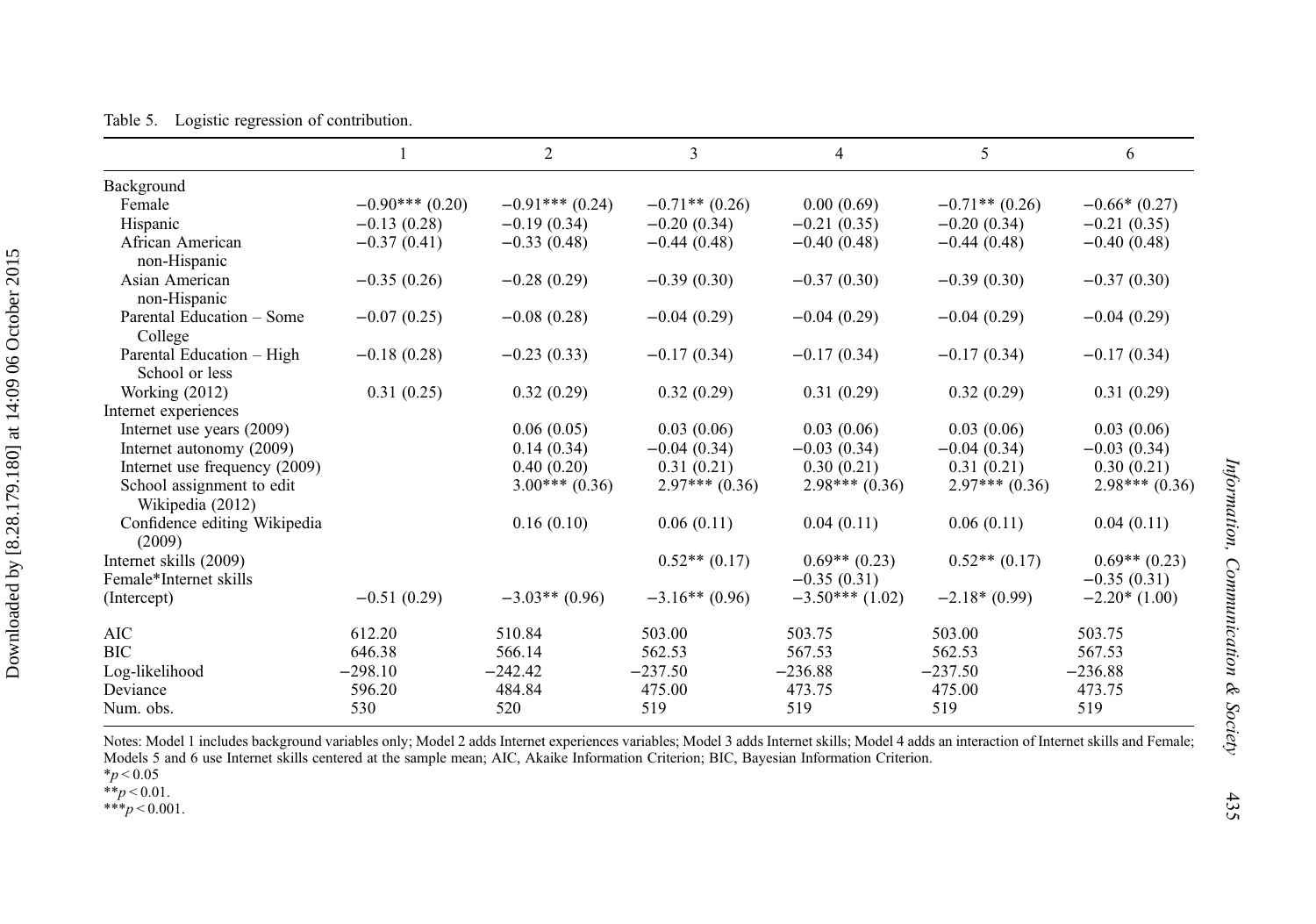<span id="page-13-0"></span>

Figure 1. Marginal effects plot: predicted probability of contribution to Wikipedia by gender.

mean values (modal values for categorical predictors) and the coefficients from Model 6 [\(Table 5](#page-12-0)) are used to estimate predicted probabilities that a male or female respondent at each observed point on the Internet skills index would have edited Wikipedia.[6](#page-17-0) In addition, 'rug plots' (ticks along the top and bottom of the horizontal axes of the figure) show the distribution of male and female respondents respectively along the Internet skills index. The grey 'ribbons' accompanying the two curves represent the 95% confidence interval around these predictions, which we generated by simulating 5000 randomly drawn parameter values with identical variance–covariance matrices to the observed model from a multivariate normal distribution (King et al., [2000\)](#page-18-0). The divergence of the curves further illustrates the nature of the interaction: at low values for Internet skills, the predicted probabilities of Wikipedia contribution for males and females overlap almost perfectly. As the observed level of Internet skills increases, the curves drift apart and the accompanying confidence intervals nearly separate. We discuss these results in greater detail below.

Finally, [Figure 2](#page-14-0) visualizes the interactive relationship between gender, Internet skills, and Wikipedia editing estimated by Model 6 in greater detail.<sup>7</sup> Here the test statistics for the model coefficient for gender are visualized at discrete points along the distribution of Internet skills and the critical value for the test statistic ( $|t| > 1.97$ ) is indicated by the red horizontal segment. The plot shows that for values of Internet skills roughly below the sample mean (2.21) the model cannot reject the null hypothesis of no effect for gender. In other words, below the sample mean for Internet skills we find no support for the hypothesis of a relationship between gender and Internet skills, but above it we do. These results are suggestive of an interaction between gender and Internet skills, but remain inconclusive for reasons addressed by Berry et al. ([in press\)](#page-17-0).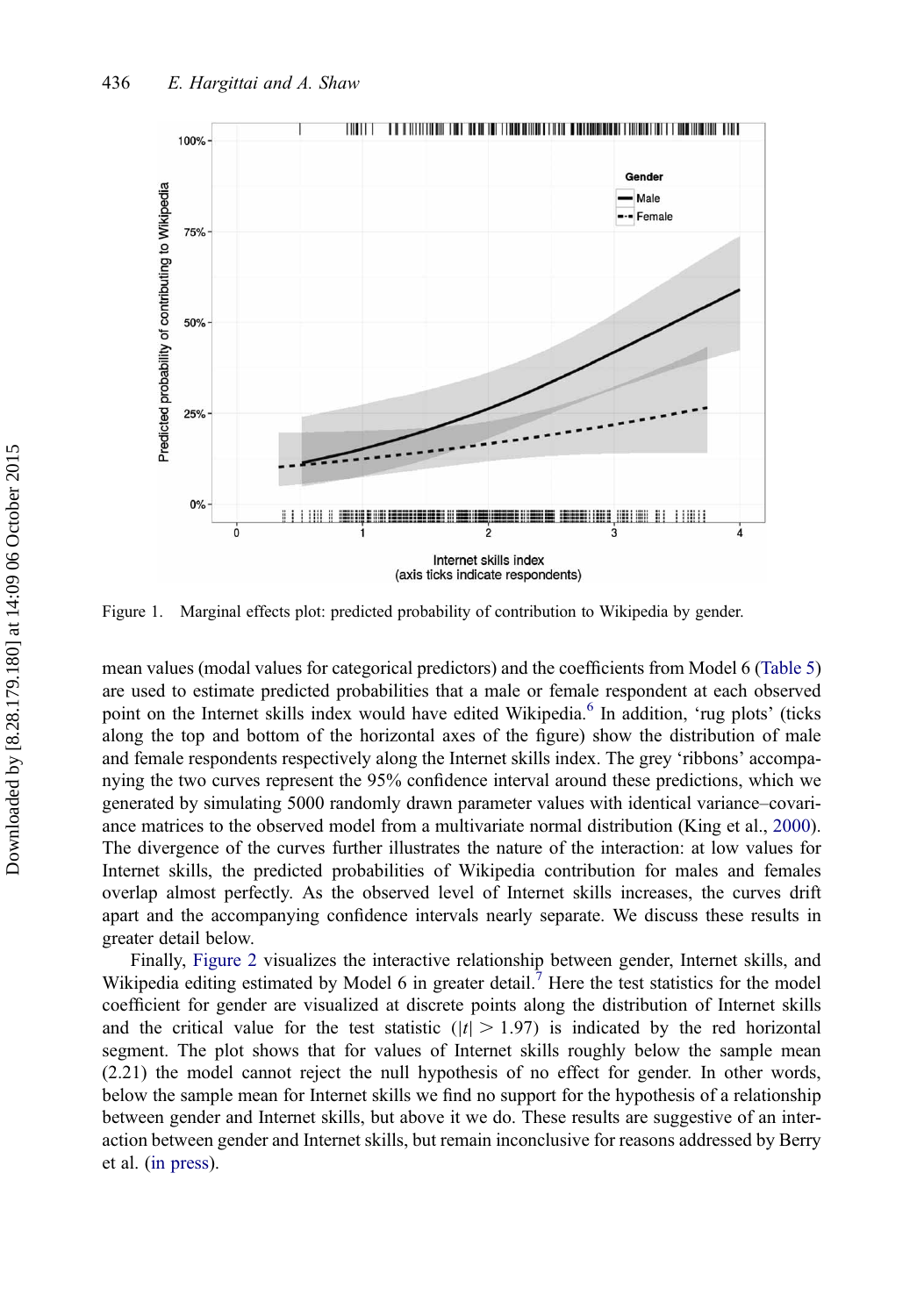<span id="page-14-0"></span>

Figure 2. Test statistic for the relationship between gender and Wikipedia editing across the range of observed values for Internet skills.

# Discussion and conclusion

Our findings suggest that Internet skills are an extraordinarily robust predictor of contributing to Wikipedia and also help explain a key dimension of the gender gap among Wikipedia editors. Using data that include detailed and reliable measures of demographic attributes as well as socioeconomic status, we find that only gender and Internet skills help explain variations in Wikipedia contribution when excluding related school assignments. Most importantly, we find that the variation in Internet skills (measured in 2009) and gender create a consistent pattern in terms of who contributes to Wikipedia years later (by 2012). The models also suggest the presence of a substantively meaningful interaction between gender and Internet skills, despite failing to reject the null hypothesis of no association for the multiplicative term itself. As the marginal-effects plot presented in [Figure 1](#page-13-0) illustrates, we find that higher levels of Internet skills predict much greater probability of contribution for men than for women. Given that women tend, on average, to have lower Internet skills than men, this indicates a key reason why the gender gap may be so persistent.

The results also suggest that low-skilled men and low-skilled women are equally highly *unlikely* to contribute to Wikipedia. In other words, there is no gender gap in Wikipedia contribution among individuals with low Internet skills. The fact that we see these results in a panel data set where we surveyed the same individuals years apart suggests that differentiated Internet know-how has longterm consequences. Women in the study have lower skills than comparable men, helping to explain why they are so much less likely ever to have edited Wikipedia than their male counterparts.

Why women, on average, report lower level understanding of Internet-related terms remains a puzzle. Although studies with detailed data about actual skills based on performance tests suggest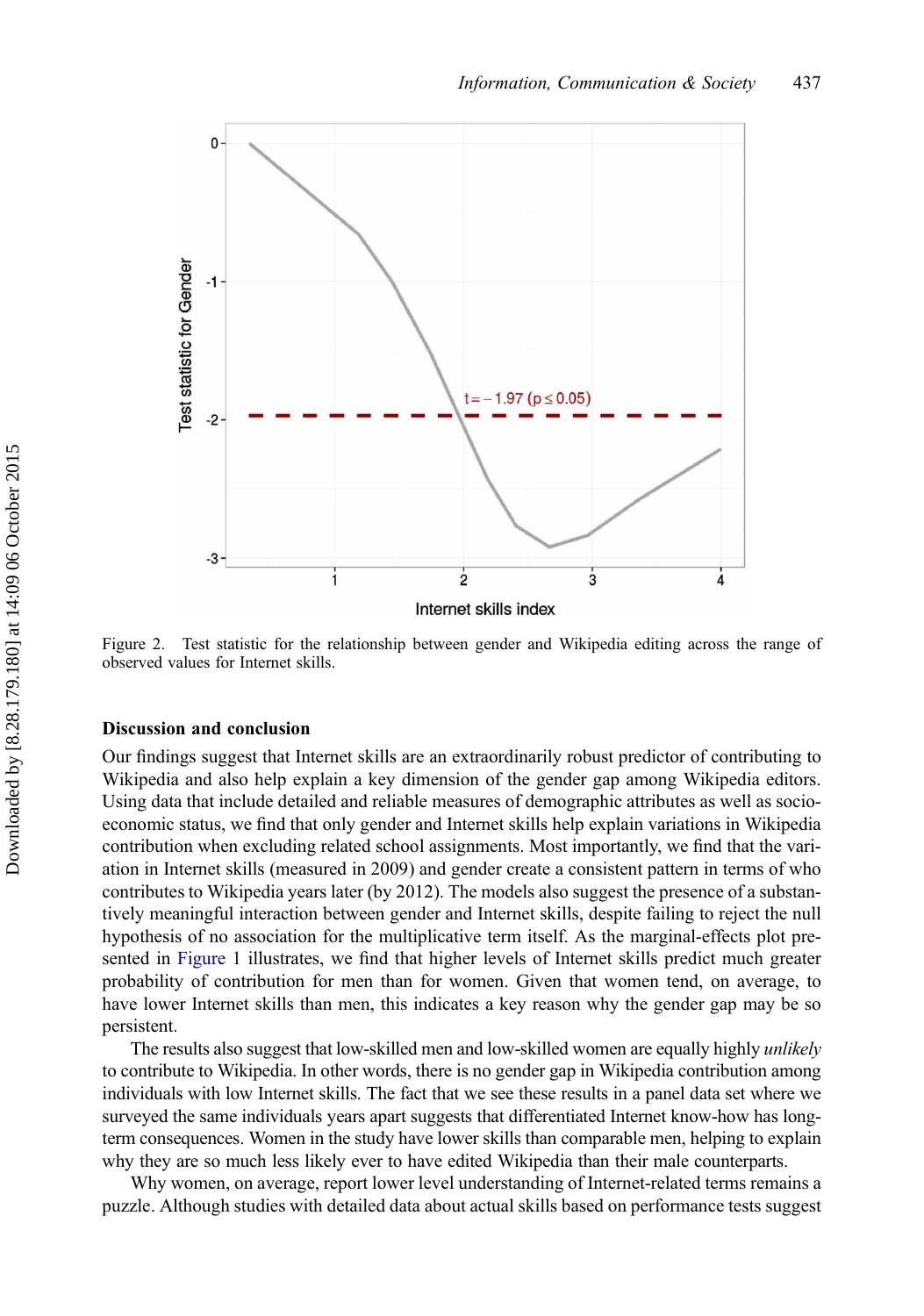no gender differences in the observed skills (van Deursen & van Dijk, [2010](#page-17-0); Hargittai & Shafer, [2006\)](#page-18-0), research that looks at self-rated know-how consistently finds gender variation (Correa, [2010;](#page-17-0) Wasserman & Richmond-Abbott, [2005\)](#page-19-0) with real consequences for online behavior (e.g. differentiated rates of content sharing online [Hargittai & Walejko, [2008\]](#page-18-0)). That is, even if it is just a perceived variation in know-how, it has real consequences for online behavior, as demonstrated in the present study as well. One possible source of this discrepancy could be confidence in using the Internet, but as noted above, we control for confidence with the specific activity of editing Wikipedia and that does not seem to make a difference for actual editing experiences. Another possible source of this variation concerns the level of encouragement, or lack thereof, that boys versus girls receive for tinkering with technology while growing up. If parents place more restrictions on girls' technology uses out of safety concerns, that may scare girls away from open exploration with potential long-term consequences for understanding the insand-outs of the medium. Future research should tackle such potential negative effects of restrictions on technology use during childhood.

This study offers novel contributions and also opens up new arenas of inquiry for research on social media, peer production, online behavior more broadly and the general question of cultural production in the digital age. Given the type of data we have, we are unable to differentiate among various types of 'lurkers' for example, people who visit Wikipedia but have not contributed in the ways we measure participation (i.e. specific content additions to entries). Scholars have debated how being a member of the audience is itself a type of participation (Crawford, [2009;](#page-17-0) van Dijck, [2009;](#page-17-0) Jenkins, Ford, & Green, [2013](#page-18-0)), an area of inquiry that offers interesting questions for future research that will require different data to address.

Having measured Wikipedia editing experiences through class assignments, we are able to show that educational interventions can matter to increasing participation. Our project did not focus on such interventions, but they do exist (e.g. FemTechNet) and are ripe areas for research to see whether they can help alleviate gender and skill differences in Wikipedia contributions.

We extend earlier work on the Wikipedia gender gap by demonstrating that variation in Internet skills helps explain a critical aspect of the variation in the contribution rates among men and women. Our novel finding that the gender gap in Wikipedia contributions does not exist for individuals with low Internet skills complicates prior explanations of these phenomena. While studies have demonstrated differential participation practices among Wikipedia editors (Antin et al., [2011](#page-17-0); Kriplean, Beschastnick, & McDonald, [2008](#page-19-0); McDonald, Javanmardi, & Zachry, [2011;](#page-19-0) Welser et al., [2011](#page-19-0)), we are not aware of work offering insights into specific factors that explain how people select into contributing to Wikipedia in the first place, beyond gender. We are able to make these unique contributions, because we have comparable data on both contributors and non-contributors thereby avoiding a common limitation of prior work: sampling on the dependent variable, that is, analyzing data only about contributors.

The fact that Internet skills are such a robust predictor – at least as robust as gender – of who participates in Wikipedia editing underscores the importance of incorporating skill as both an object of future research studies and as a central design consideration for social media and peer production systems. For example, much work has focused on the motivations driving participation in online communities and on empirically testing design interventions that effectively incentivize participants to contribute (Kraut & Resnick, [2011](#page-18-0)). These are important dimensions of building successful, dynamic online communities, but interventions must also address differentiated levels of Internet skills.

One limitation of this study, the fact that it examines a non-random and statistically non-representative sample of young adults, restricts our ability to generalize on the basis of these findings. Nevertheless, panel data with detailed measures of Internet skills and use remain extremely rare and are non-existent for nationally representative samples. Thus, data even on non-representative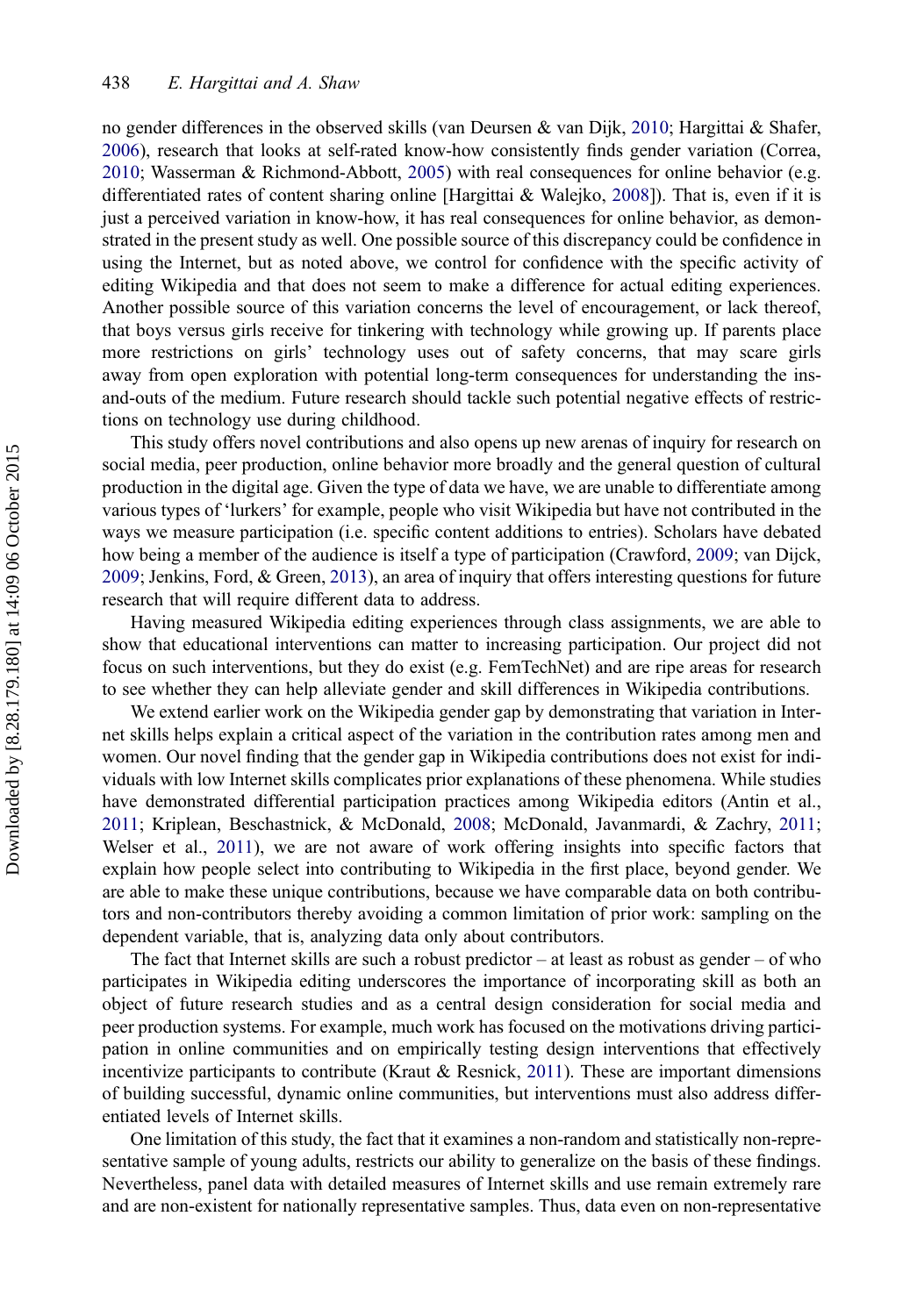<span id="page-16-0"></span>samples can offer unique insights into the social dynamics and determinants of participation in online communities. In addition, the fact that this data set incorporates many non-contributors to Wikipedia allows us to explore the factors that predict contribution in the first place. Moreover, given that respondents represent a highly wired panel of young adults (i.e. not novices when it comes to digital media) the findings are likely conservative when it comes to the importance of skill among a more diverse group.

A great deal of work on these topics remains to be done. How do gender and skill differences in contribution manifest themselves among people heterogeneous in age and education? Why is it that women with high levels of Internet skills are so much less likely to contribute to Wikipedia than comparably skilled men? While research has shown that one of the reasons women use the Internet differently from men concerns their parental responsibilities due to less available time (Kennedy, Wellman, & Klement, [2003\)](#page-18-0), given that only 3% of the sample reported having a child, this factor cannot explain the gender differences for this group. Self-selection into a project like Wikipedia also plays a critical role, but specific reasons why women might find encyclopedia writing (or the practice of doing so in Wikipedia) disproportionately unappealing requires further research.

Additionally, future research should seek to explain the pathways through which Internet skills relate to participation in Wikipedia and comparable online communities. More work is needed in understanding what particular Web-use skills – not necessarily specific to Wikipedia – are especially helpful for encouraging contributions and what types of interventions can improve them, especially among women. In addition, the relationship between skills, gender, and other predictors of participation should be examined in greater depth through multiple methods. Our findings partially contradict previous studies of the Wikipedia gender gap for participation and begin to unpack the mechanisms by which Internet skills (along with gender and other factors) contribute to differentiated participation in cultural production online.

#### Acknowledgements

The authors greatly appreciate the generous support of the John D. and Catherine T. MacArthur Foundation and the Robert and Kaye Hiatt Fund that made this project possible. The authors thank Benjamin Mako Hill and members of the audience at the Berkman Center for Internet & Society at Harvard University for their helpful input as well as the undergraduate and graduate research assistants in the Web Use Project group during the 2009–2012 academic years for their assistance with data collection and data entry. The authors are grateful for support from the Northwestern University Communication Studies Department as well as Nokia Research Center.

#### Notes

- 1. For reasons discussed in detail below, we do not test for the presence of a conditional causal process, such as mediation or moderation.
- 2. After two attempts at reaching respondents in postal mail, we sent an email to those who had not yet responded to request a verified postal address for mailing the survey in hard copy. No one filled out the survey online.
- 3. This approach follows the procedures recommended by Berry et al. [\(in press\)](#page-17-0) for circumstances when theoretical support for interaction terms is ambiguous. They demonstrate that normal statistical tests for multiplicative interactions do not possess sufficient statistical power to detect the alternative hypotheses (or reject the null) with conventional levels of precision.
- 4. All results reported here are robust to the exclusion of the subset of respondents who had been assigned to edit Wikipedia for a class. In additional robustness checks, we included a control for whether or not respondents had ever contributed to Wikipedia by 2009, and our findings were unchanged substantively.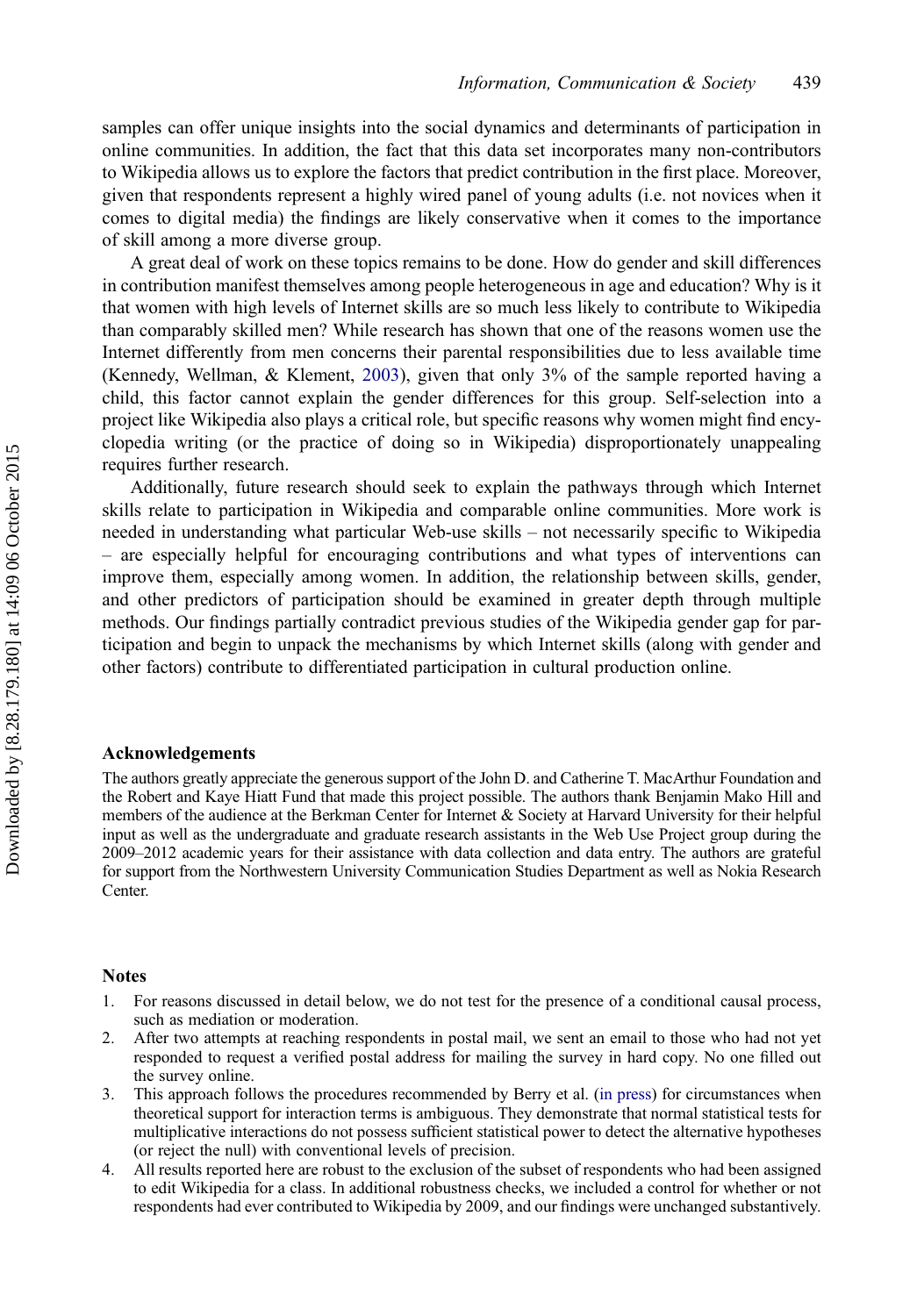- <span id="page-17-0"></span>5. This is due to the fact that, in the interaction models, the coefficient for gender only captures the relationship with the dependent variable when the other component of the interaction term (Internet skills) is equal to zero.
- 6. The figure is substantively the same if we use the coefficients from Model 4.
- 7. Again, the figure is unchanged if we use Model 4.

# Notes on contributors

Eszter Hargittai is Delaney Family Professor in the Communication Studies Department and Faculty Associate of the Institute for Policy Research at Northwestern University where she heads the Web Use Project. Her research looks at how people may benefit from their digital media uses with a particular focus on how differences in people's Web-use skills influence what they do online. [email: [eszter@northwestern.edu\]](mailto:eszter@northwestern.edu)

Aaron Shaw is an Assistant Professor of Communication Studies at Northwestern University and a Faculty Associate of the Berkman Center for Internet and Society at Harvard University. He studies collective action, collaboration, and mobilization in online communities and peer production projects. [email: [aaronshaw@northwestern.edu\]](mailto:aaronshaw@northwestern.edu)

#### References

- Alderson, A. S., Junisbai, A., & Heacock, A. (2007). Social status and cultural consumption in the United States. Poetics, 35, 191–212.
- Antin, J., Yee, R., Cheshire, C., & Nov, O. (2011). Gender differences in Wikipedia editing. ACM WikiSym, Mountain View, California, 11–14.
- Bandura, A. (1977). Self-efficacy: Toward a unifying theory of behavioral change. Psychological Review, 84, 191–215.
- Baron, R. M., & Kenny, D. A. D. (1986). The moderator-mediator distinction in social psychological research: Conceptual, strategic, and statistical considerations. Journal of Personality and Social Psychology, 51, 1173–1182.

Benkler, Y. (2002). Coase's penguin, or, Linux and the nature of the firm. The Yale Law Journal, 112, 369–446. Benkler, Y. (2006). The wealth of networks. New Haven, CT: Yale University Press.

- Berry, W. D., DeMeritt, J. H. R., & Esarey, J. (2010). Testing for interaction in binary logit and probit models: Is a product term essential? American Journal of Political Science, 54, 248–266.
- Berry, W. D., Rubin, J. H., & Esarey, J. (in press). Bias and overconfidence in parametric models of interactive processes. American Journal of Political Science.
- Blank, G. (2013). Who creates content? Stratification and content creation on the Internet. Information, Communication & Society, 16, 590–612. [doi:10.1080/1369118x.2013.777758](http://dx.doi.org/10.1080/1369118x.2013.777758)
- Braumoeller, B. F. (2004). Hypothesis testing and multiplicative interaction terms. International Organization, 58, 807–820.
- Chen, J., Ren, Y., & Riedl, J. (2010). The effects of diversity on group productivity and member withdrawal in online volunteer groups. Proceedings of the 28th international conference on Human factors in computing systems, ACM, New York, NY, 821–830.

Cohen, N. (2011). Define gender gap? Look up Wikipedia's contributor list. The New York Times, New York.

- Collier, B., & Bear, J. (2012). Conflict, criticism, or confidence: An empirical examination of the gender gap in Wikipedia contributions. Proceedings of the ACM 2012 conference on Computer Supported Cooperative Work, ACM, 383–392.
- ComScore. (2013). comScore Media Metrix Ranks Top 50 US Web Properties for May 2013. Reston, VA: ComScore.
- Correa, T. (2010). The participation divide among 'Online Experts': Experience, skills and psychological factors as predictors of college students' web content creation. Journal of Computer-Mediated Communication, 16, 71–92. doi:10.1111/j.1083–[6101.2010.01532.x](http://dx.doi.org/10.1111/j.1083--6101.2010.01532.x)
- Crawford, K. (2009). Following you: Disciplines of listening in social media. Continuum: Journal of Media & Cultural Studies, 23(4), 525–535.
- van Deursen, A., & van Dijk, J. (2010). Measuring internet skills. International Journal of Human-Computer Interaction, 26(10), 891–916.
- van Dijck, J. (2009). Users like you? Theorizing agency in user-generated content. Media Culture and Society, 31, 41–58.
- van Dijk, J. A. G. M. (2005). The deepening divide. Thousand Oaks, CA: Sage.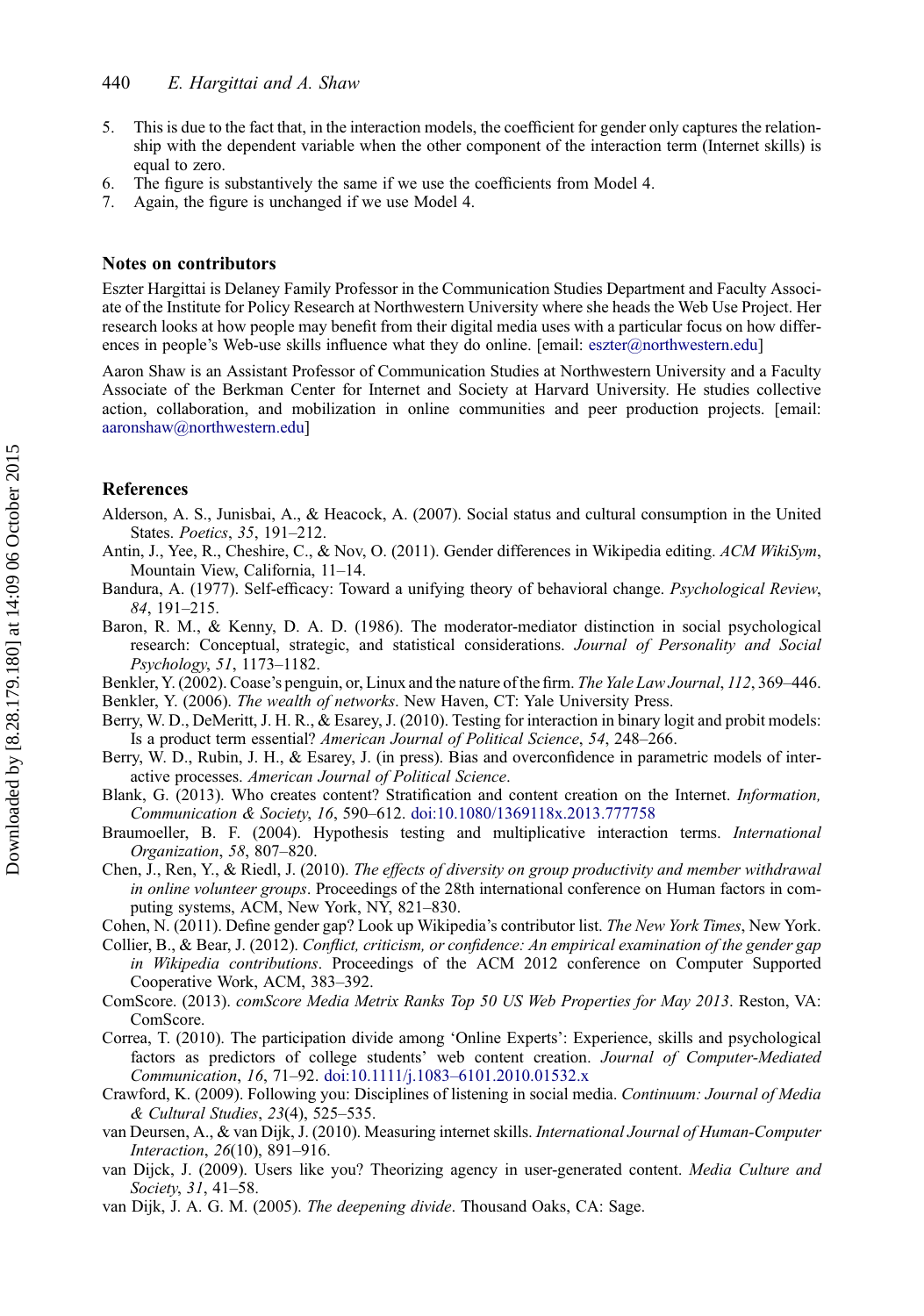- <span id="page-18-0"></span>DiMaggio, P., Hargittai, E., Celeste, C., & Shafer, S. (2004). Digital inequality: From unequal access to differentiated use. In K. Neckerman (Ed.), Social inequality (pp. 355-400). New York, NY: Russell Sage Foundation.
- DiMaggio, P., & Ostrower, F. (1990). Participation in the arts by Black and White Americans. Social Forces, 68, 753–778.
- DiMaggio, P., & Useem, M. (1978). Social class and arts consumption: The origins and consequences of class differences in exposure to the arts in America. Theory and Society, 5, 141–161.
- Dutton, W. H., & Blank, G. (2011). Next generation users: The Internet in Britain. Oxford Internet Survey 2011. Oxford Internet Institute, University of Oxford. Retrieved from [http://dx.doi.org/10.2139/ssrn.](http://dx.doi.org/10.2139/ssrn.1960655) [1960655](http://dx.doi.org/10.2139/ssrn.1960655)
- Eastin, M. S., & LaRose, R. (2000). Internet self-efficacy and the psychology of the digital divide. Journal of Computer Mediated Communication, 6. doi:10.1111/j.1083–[6101.2000.tb00110.x](http://dx.doi.org/10.1111/j.1083--6101.2000.tb00110.x)
- Eckert, S., & Steiner, L. (2013). (Re)triggering backlash: Responses to news about Wikipedia's gender gap. Journal of Communication Inquiry, 37, 284–303. [doi:10.1177/0196859913505618](http://dx.doi.org/10.1177/0196859913505618)
- Filipacchi, A. (2013). Wikipedia's sexism. The New York Times, p. SR3.
- Friedrich, R. J. (1982). In defense of multiplicative terms in multiple regression equations. American Journal of Political Science, 26, 797–833.
- Gleick, J. (2013, April 29). Wikipedia's women problem. The New York Review of Books. Retrieved from <http://www.nybooks.com/blogs/nyrblog/2013/apr/29/wikipedia-women-problem/>
- Glott, R., Ghosh, R., & Schmidt, P. (2010). Wikipedia survey. Maastricht: UNU-MERIT.
- Halfaker, A., Geiger, R. S., Morgan, J. T., & Riedl, J. (2012). The rise and decline of an open collaboration system: How Wikipedia's reaction to popularity is causing its decline. American Behavioral Scientist, 57, 664–688. [doi:10.1177/0002764212469365](http://dx.doi.org/10.1177/0002764212469365)
- Halfaker, A., Kittur, A., & Riedl, J. (2011). Don't bite the newbies: how reverts affect the quantity and quality of Wikipedia work. Paper presented at the ACM WikiSym Mountain View, California.
- Hargittai, E. (2000). Open portals or closed gates? Channeling content on the world wide web. Poetics, 27(4), 233–254.
- Hargittai, E., & Hinnant, A. (2008). Digital inequality: Differences in young adults' use of the Internet. Communication Research, 35, 602–621.
- Hargittai, E., & Hsieh, Y. P. (2012). Succinct survey measures of Web-use skills. Social Science Computer Review, 30(1), 95–107.
- Hargittai, E., & Hsieh, Y. P. (2013). Digital inequality. In W. H. Dutton (Ed.), Oxford handbook for Internet research (pp. 129–150). Oxford: Oxford University Press.
- Hargittai, E., & Litt, E. (2011). The tweet smell of celebrity success: Explaining variation in Twitter adoption among a diverse group of young adults. New Media & Society, 13(5), 824–842. [doi:10.1177/](http://dx.doi.org/10.1177/1461444811405805) [1461444811405805](http://dx.doi.org/10.1177/1461444811405805)
- Hargittai, E., & Shafer, S. (2006). Differences in actual and perceived online skills: The role of gender. Social Science Quarterly 87(2), 432–448.
- Hargittai, E., & Walejko, G. (2008). The participation divide: Content creation and sharing in the digital age. Information, Communication and Society, 11, 239–256.
- Hassani, S. N. (2006). Locating digital divides at home, work, and everywhere else. Poetics, 34, 250–272.
- Hayes, A. (2013). Introduction to mediation, moderation, and conditional process analysis. New York, NY: The Guilford Press.
- Hill, B. M., & Shaw, A. (2013). The Wikipedia gender gap revisited: Characterizing survey response bias in peer production communities. PLOS ONE, 8(6), e65782. [doi:10.1371/journal.pone.0065782](http://dx.doi.org/10.1371/journal.pone.0065782)
- Holland, P. (1986). Statistics and causal inference. Journal of the American Statistical Association, 81(396), 945–960.
- Howard, P. N., Rainie, L., & Jones, S. (2001). Days and nights on the Internet: The impact of a diffusing technology. American Behavioral Scientist, 45, 383–404.
- Jenkins, H. (2006). Convergence culture: Where old and new media collide. New York: New York University Press.
- Jenkins, H., Ford, S., & Greene, J. (2013). Spreadable media: Creating value and meaning in a networked culture. New York: New York University Press.
- Kennedy, T., Wellman, B., & Klement, D. (2003). Gendering the digital divide. IT & Society, 1.
- King, G., Tomz, M., & Wittenberg, J. (2000). Making the most of statistical analyses: Improving interpretation and presentation. American Journal of Political Science, 44, 341–355.
- Kraut, R. E., & Resnick, P. (2011). Building successful online communities: Evidence-based social design. Cambridge, MA: MIT Press.